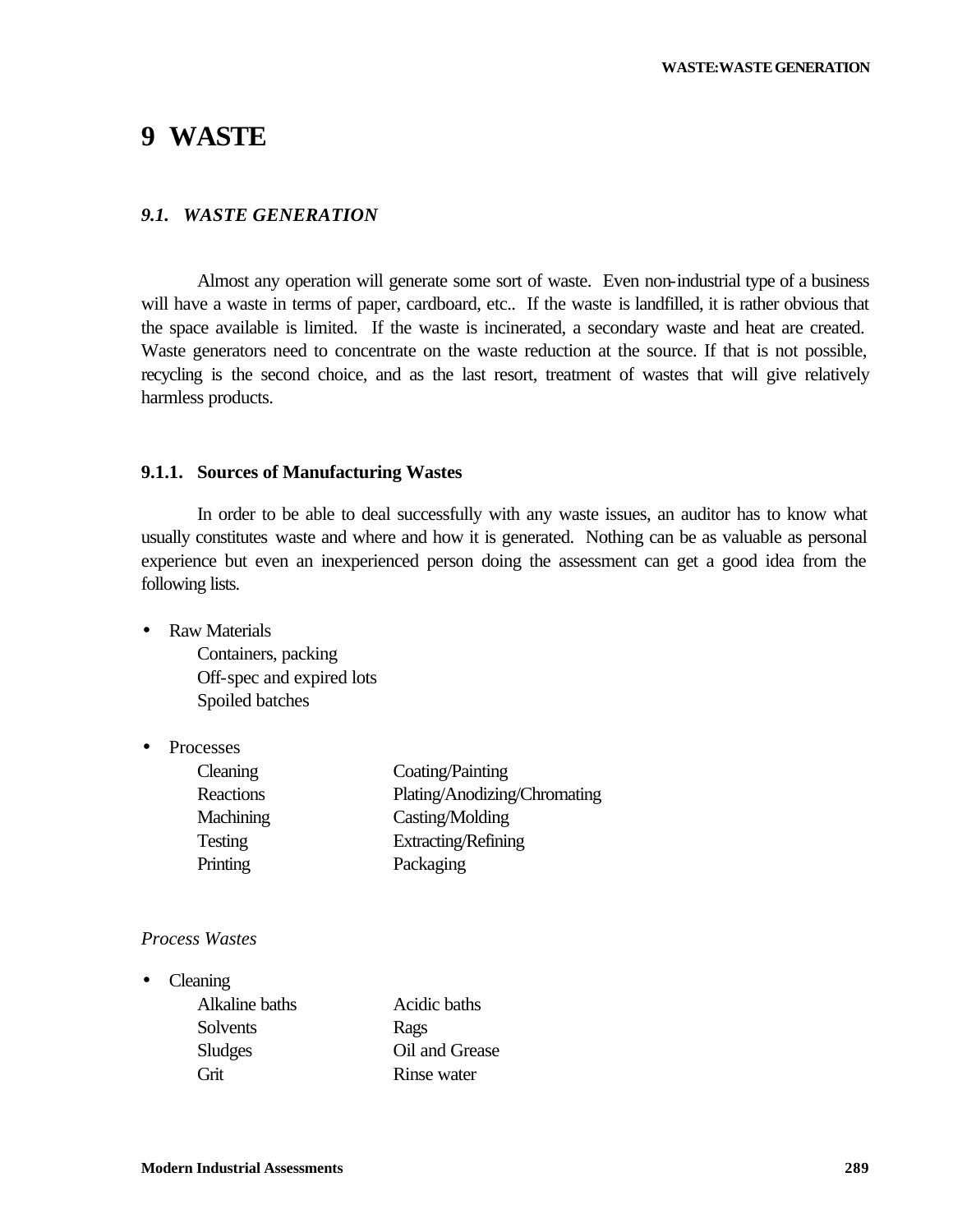• Painting

| <b>Thinner</b> | Paint sludge   |
|----------------|----------------|
| Overspray      | Filters        |
| Containers     | Unused paint   |
| Paint stripper | <b>Masking</b> |

• Machining

| Metal chips      | Trimming waste |
|------------------|----------------|
| Cutting coolants | Tapping oil    |
| Hydraulic oil    | Tramp oil      |
| Filters          | Rags           |

• Printing

| Lithographic plates | Plate process solutions |
|---------------------|-------------------------|
| Silver              | Photo process solutions |
| Press washes        | Rags                    |
| Paper               | <b>Inks</b>             |

## **9.1.2. Compendium of Processes Producing Waste**

| <b>General</b>                         | Unit                                                                 | <b>Common waste</b>                                                                                                                                                                                        | <b>Pollution prevention and recycle/reuse</b>                                                                                                                                                                                                                                                                                                                                                                                                                                                                                                                                                                                                                                                                                                                                                                                                                                              |
|----------------------------------------|----------------------------------------------------------------------|------------------------------------------------------------------------------------------------------------------------------------------------------------------------------------------------------------|--------------------------------------------------------------------------------------------------------------------------------------------------------------------------------------------------------------------------------------------------------------------------------------------------------------------------------------------------------------------------------------------------------------------------------------------------------------------------------------------------------------------------------------------------------------------------------------------------------------------------------------------------------------------------------------------------------------------------------------------------------------------------------------------------------------------------------------------------------------------------------------------|
| <b>industrial</b>                      | operation                                                            | streams                                                                                                                                                                                                    | measures                                                                                                                                                                                                                                                                                                                                                                                                                                                                                                                                                                                                                                                                                                                                                                                                                                                                                   |
| category                               |                                                                      |                                                                                                                                                                                                            |                                                                                                                                                                                                                                                                                                                                                                                                                                                                                                                                                                                                                                                                                                                                                                                                                                                                                            |
| Chemical<br>processing<br>(SIC: 28,29) | •Blending/mixing<br>•Reaction to form<br>product<br>•Vessel cleaning | • Tank cleanout<br>solutions<br>• Tank cleanout<br>solids<br>• Reagent (liquid<br>and powder) spills<br>to floor<br>• Reaction<br>byproducts<br>• Air emissions<br>• Dust from<br>powdered raw<br>material | • Use Teflon lined tanks<br>• Clean lines with "Pigs" instead of solvents or<br>aqueous solutions<br>• Use squeegees to recover clinging product prior to<br>rinsing<br>• Use Clean In Place (CIP) systems<br>• Clean equipment immediately after use<br>• Treat and reuse equipment cleaning solutions<br>• Use cylindrical tanks with height to diameter ratios<br>close to one to reduce wetted surface<br>• Use tanks with a conical bottom outlet section to<br>reduce waste associated with the interface of two<br>liquids<br>• Increase use of automation<br>• Convert from batch operation to continuous<br>processing<br>• Use dry cleaning methods whenever possible<br>• Use squeegees, mops and vacuums for floor<br>cleaning<br>• Use pumps and piping to decrease the frequency<br>of spillage during material transfer<br>• Install dedicated mixing equipment to optimize |

## **Table 9.1: Waste Generated by Different Processes**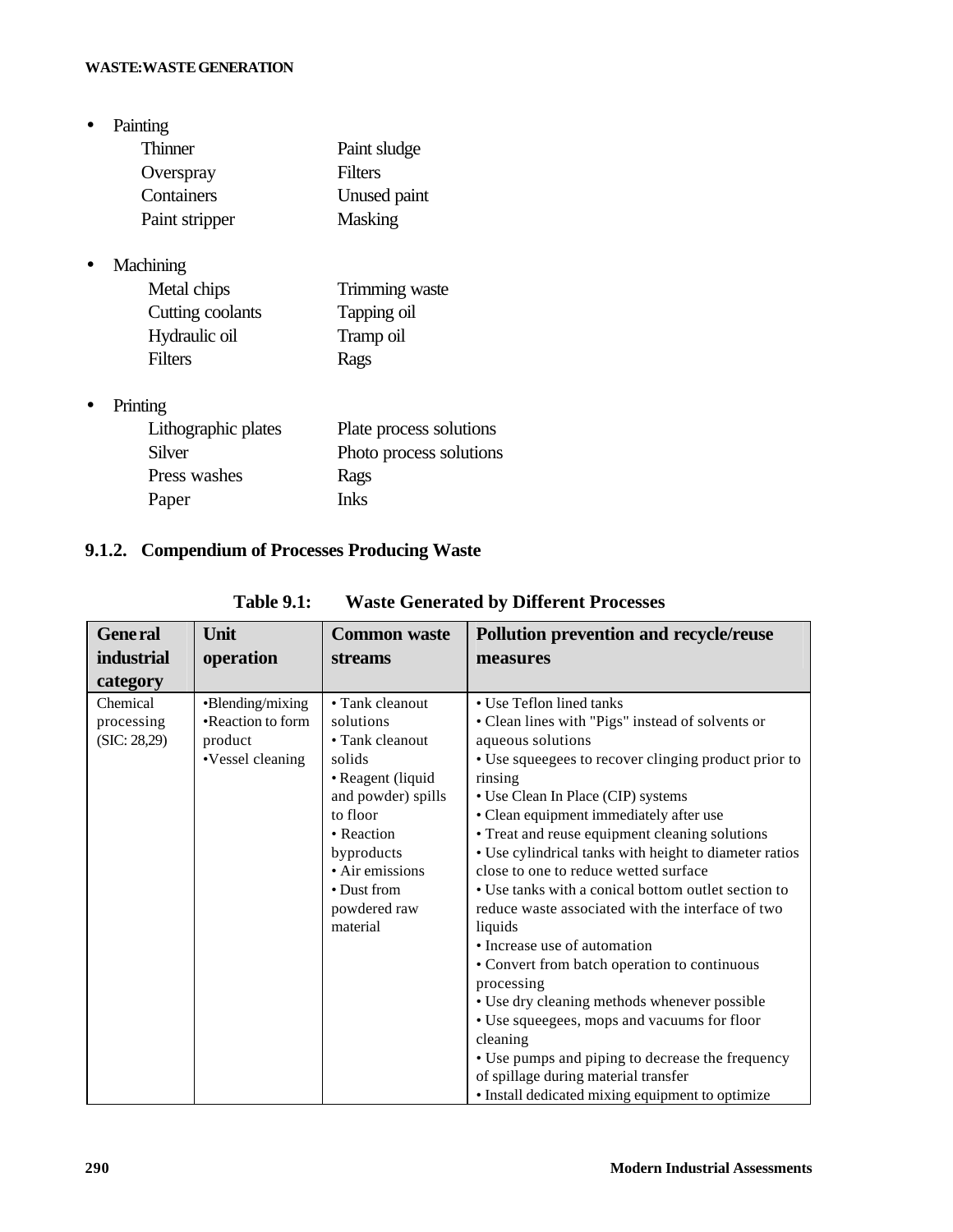| <b>General</b>                     | Unit                                 | <b>Common waste</b>                                                                                                                                            | Pollution prevention and recycle/reuse                                                                                                                                                                                                                                                                                                                                                                                                                                                                                                                                                                                                                                                       |
|------------------------------------|--------------------------------------|----------------------------------------------------------------------------------------------------------------------------------------------------------------|----------------------------------------------------------------------------------------------------------------------------------------------------------------------------------------------------------------------------------------------------------------------------------------------------------------------------------------------------------------------------------------------------------------------------------------------------------------------------------------------------------------------------------------------------------------------------------------------------------------------------------------------------------------------------------------------|
| <b>industrial</b>                  | operation                            | streams                                                                                                                                                        | measures                                                                                                                                                                                                                                                                                                                                                                                                                                                                                                                                                                                                                                                                                     |
| category                           |                                      |                                                                                                                                                                |                                                                                                                                                                                                                                                                                                                                                                                                                                                                                                                                                                                                                                                                                              |
|                                    |                                      |                                                                                                                                                                | reuse of used rinse and to preclude the need for<br>inter-run cleaning<br>• Use in process recycling whenever possible<br>· Install floating covers on tanks of volatile materials<br>to reduce evaporation<br>· Order paint pigments in paste form instead of dry<br>powder to eliminate hazardous dust waste                                                                                                                                                                                                                                                                                                                                                                               |
| Food<br>processing<br>(SIC: 20)    | •Mixing/blending<br>• Cooking/baking | • Equipment<br>cleaning waste<br>waters<br>• Floor washing<br>waste waters<br>• Solid materials<br>from mixer cleaning<br>(e.g. dough)<br>• Spent cooking oils | • Use dry cleaning methods whenever possible<br>• Use high pressure washing equipment<br>• Use squeegees and mops and for floor cleaning<br>• Use continuous processing to eliminate the need<br>for inter-run cleaning                                                                                                                                                                                                                                                                                                                                                                                                                                                                      |
| Metal<br>working<br>$(SIC: 33-39)$ | • Melting                            | • Air emissions<br>· Hazardous slags<br>• Non-hazardous<br>slags<br>· Metal dust<br>· Scrubber sludge                                                          | · Recycle non ferrous dust<br>• Alter raw materials to reduce air emissions<br>• Use induction furnaces instead of electric arc or<br>cupola furnaces to reduce dust and fumes<br>• Reuse high ferrous metal dust as raw material<br>• Use high quality scrap (low sulfur) to reduce<br>hazardous sludge generation<br>• Use an alternative desulfurizing agent to eliminate<br>hazardous slag formation<br>• Alter Product Requirements to eliminate<br>unnecessary use of desulfurizing agent (calcium<br>carbide)<br>· Separate iron from slag and remelt<br>• Treat disulfurization slag in a deep quench tank<br>instead of spraying water onto an open pile to<br>reduce air emissions |
|                                    | • Casting                            | • Spent sand<br>• Flashing<br>• Reject castings                                                                                                                | • Recycle casting sand<br>• Use sand for other purposes (e.g. construction fill,<br>cover for municipal landfills)<br>• Avoid contamination of flashing and reject<br>castings and reuse as feed stock<br>• Recover metals from casting sand                                                                                                                                                                                                                                                                                                                                                                                                                                                 |
|                                    | • Extrusion                          | • Scrap end pieces                                                                                                                                             | • Avoid contamination of end pieces and reuse as<br>feed stock                                                                                                                                                                                                                                                                                                                                                                                                                                                                                                                                                                                                                               |
|                                    | • Coldworking<br>(bending, pulling)  | • Scrap metal                                                                                                                                                  | • Recycle scrap metal to foundry                                                                                                                                                                                                                                                                                                                                                                                                                                                                                                                                                                                                                                                             |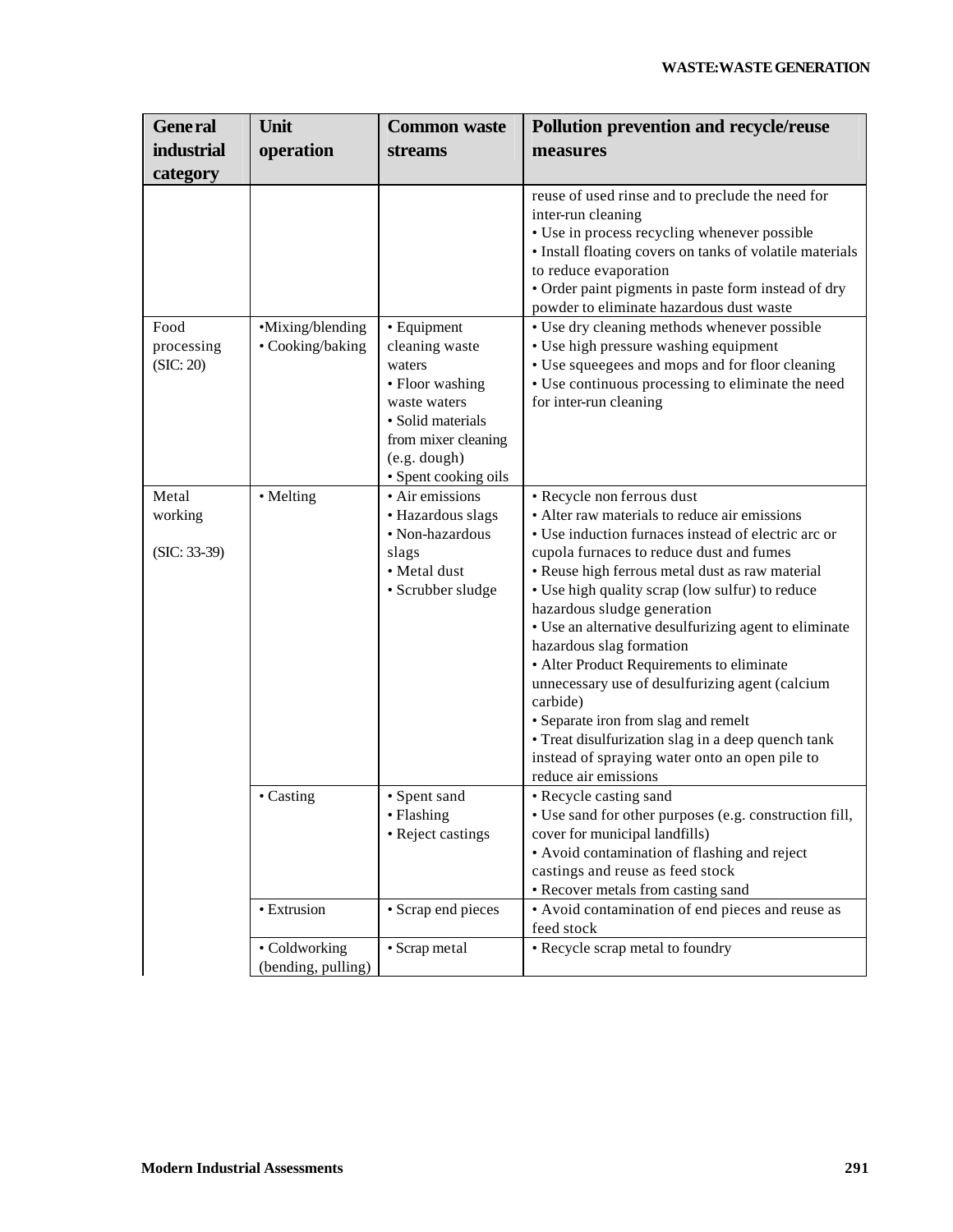| <b>General</b>                                                                                | Unit                                                      | <b>Common waste</b>                                                                                                     | <b>Pollution prevention and recycle/reuse</b>                                                                                                                                                                                                                                                                                                                                                                                                                                                                                                                                                |
|-----------------------------------------------------------------------------------------------|-----------------------------------------------------------|-------------------------------------------------------------------------------------------------------------------------|----------------------------------------------------------------------------------------------------------------------------------------------------------------------------------------------------------------------------------------------------------------------------------------------------------------------------------------------------------------------------------------------------------------------------------------------------------------------------------------------------------------------------------------------------------------------------------------------|
| <b>industrial</b>                                                                             | operation                                                 | streams                                                                                                                 | measures                                                                                                                                                                                                                                                                                                                                                                                                                                                                                                                                                                                     |
| category                                                                                      |                                                           |                                                                                                                         |                                                                                                                                                                                                                                                                                                                                                                                                                                                                                                                                                                                              |
|                                                                                               | • Machining<br>(cutting, lathing,<br>drilling, tapping)   | • Metal scrap<br>· Spent hydraulic<br>oils<br>• Spent lubricating<br>oils<br>• Leaked oils<br>• Dirty rags or<br>towels | • Segregate metals for sale to a recycler<br>• Reprocess spent oils on site for reuse<br>• Install shrouding on machines to prevent<br>splashing of metal working fluids<br>• Utilize a central coolant system for cleaning and<br>reuse of metal working fluid<br>· Maintain machines with a regular maintenance<br>program to prevent oil leaks<br>• Implement a machine and coolant sump cleaning<br>program to minimize coolant contamination                                                                                                                                            |
|                                                                                               | • Grinding                                                | • Metal and abrasive<br>dust                                                                                            | • Separate (flotation, magnetic) and recycle scrap to<br>foundry                                                                                                                                                                                                                                                                                                                                                                                                                                                                                                                             |
|                                                                                               | • Heat treatment                                          | · Air emissions                                                                                                         | · Improve furnace control                                                                                                                                                                                                                                                                                                                                                                                                                                                                                                                                                                    |
| Printing<br>(lithography,<br>gravure,<br>flexography,<br>letterpress,<br>screen)<br>(SIC: 27) | • Image<br>production                                     | • Scrap film<br>• Spent film<br>processing<br>solutions                                                                 | • Use glass marbles to raise fluid levels of chemicals<br>to the brim to reduce contact with atmospheric<br>oxygen<br>• Recycle film for silver recovery<br>• Use electronic imaging and laser plate making<br>• Use water-based image processing chemicals<br>• Closely monitor chemical additions to increase<br>bath life<br>• Use squeegees to prevent chemical carry-over in<br>manual processing operations<br>• Use counter current washing in photo processors<br>• Recycle processing baths for nickel recovery<br>• Use silver free films<br>• Use "washless" processing equipment |
|                                                                                               | · Plate, cylinder<br>and screen<br>making<br>• Make-ready | • Spent plate<br>processing<br>solutions<br>• Scrap paper                                                               | • Use water-based developers and finishers<br>· Use an automatic plate processor<br>• Use counter-current rinsing to reduce rinse water<br>volume (gravure)<br>· Use drag-out reduction methods (gravure)-see<br>surface coating<br>Sell used plates to an aluminum recycler<br>• Automate ink key setting system                                                                                                                                                                                                                                                                            |
|                                                                                               |                                                           | • VOC emissions                                                                                                         | • Reuse scrap printed paper for make-ready<br>• Use ink water ratio sensor<br>• Computerized registration<br>• Use automated plate benders                                                                                                                                                                                                                                                                                                                                                                                                                                                   |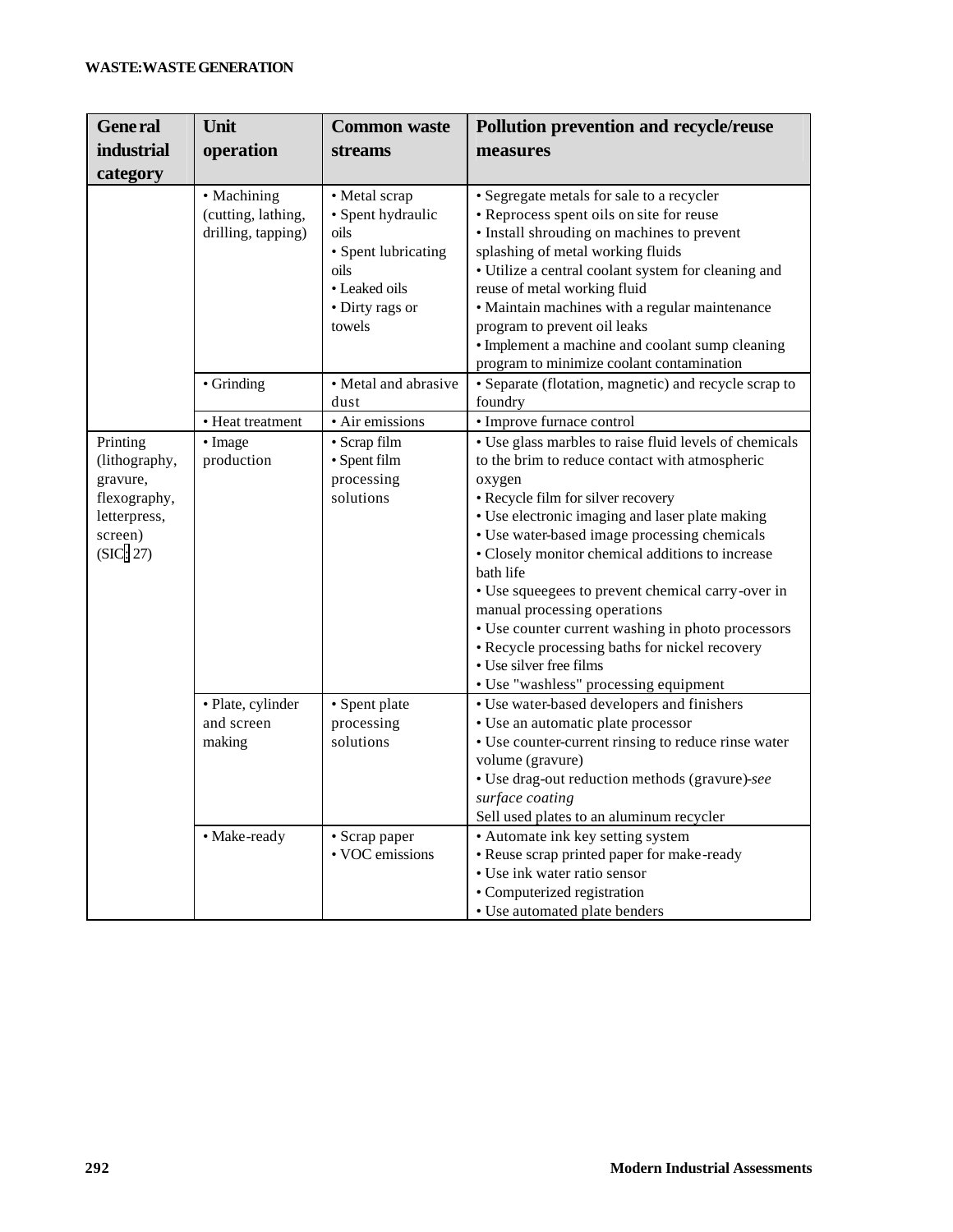| <b>General</b>                                 | Unit       | <b>Common waste</b>                                                                                                                                                                                                       | <b>Pollution prevention and recycle/reuse</b>                                                                                                                                                                                                                                                                                                                                                                                                                                                                                                                                                                                                                                                                                                                            |
|------------------------------------------------|------------|---------------------------------------------------------------------------------------------------------------------------------------------------------------------------------------------------------------------------|--------------------------------------------------------------------------------------------------------------------------------------------------------------------------------------------------------------------------------------------------------------------------------------------------------------------------------------------------------------------------------------------------------------------------------------------------------------------------------------------------------------------------------------------------------------------------------------------------------------------------------------------------------------------------------------------------------------------------------------------------------------------------|
| <b>industrial</b>                              | operation  | <b>streams</b>                                                                                                                                                                                                            | measures                                                                                                                                                                                                                                                                                                                                                                                                                                                                                                                                                                                                                                                                                                                                                                 |
| category                                       |            |                                                                                                                                                                                                                           |                                                                                                                                                                                                                                                                                                                                                                                                                                                                                                                                                                                                                                                                                                                                                                          |
|                                                | • Printing | • Scrap paper<br>• VOC emissions<br>• Damaged rubber<br>blankets<br>• Waste ink<br>• Waste printing<br>press oils                                                                                                         | • Install web break detectors to prevent excessive<br>waste paper<br>• Eliminate chemical etching and plating by using<br>alternative printing technologies (Presensitized<br>lithographic, plastic or photopolymer, hot metal, or<br>flexographic)<br>· Use a waterless plating system<br>• Use automatic ink levelers<br>· Schedule jobs to minimize the need for cleanup<br>(light colors before dark)<br>• Use dedicated presses for each color<br>• Use less toxic solvents<br>• Use soy or water-based inks<br>• Automate ink mixing<br>• Cover ink containers when not in use                                                                                                                                                                                     |
|                                                | • Clean-up | • VOC emissions<br>• Left over ink from<br>fountains<br>• Waste roller<br>cleaning solution<br>• Dirty rags<br>• Paint skin from<br>open ink containers<br>• Used plates                                                  | • Use press cleanup rags as long as possible before<br>disregarding<br>• Recycle waste ink and cleanup solvent<br>• Use automatic cleaning equipment<br>• Remove rollers from the machines and clean in a<br>closed solvent cleaner<br>• Prevent excessive solvent usage during cleaning<br>(operator training)<br>• Segregate spent solvents (by color) and reuse in<br>subsequent washings<br>• Improve cleaning efficiency by maintaining<br>cleaning system (rollers, cleanup blade)                                                                                                                                                                                                                                                                                 |
| Surface<br>coating<br>(SIC: 24, 25,<br>$34-39$ | • Painting | · Off-specification<br>or outdated paint<br>• Empty paint and<br>solvent containers<br>• Paint sludge<br>• Spent paint filters<br>• Booth cleanout<br>waste (overspray)<br>• Spent cleaning<br>solvent<br>• VOC emissions | • Use tight fitting lids on material containers to<br>reduce VOC emission<br>• Convert to higher efficiency technologies<br>• Convert to electrostatic powder coating<br>• Convert from water curtain spray booths to a dry<br>system<br>• Convert to robotic painting<br>• Use low VOC or water based paint<br>· Purchase high volume materials in returnable bulk<br>containers<br>• Train operators for maximum operating efficiency<br>• Automate paint mixing<br>• Use compressed air blowout for line cleaning prior<br>to solvent cleaning<br>• Shorten paint lines as much as possible to reduce<br>line cleaning waste<br>• Schedule production runs to minimize color<br>changes<br>• Recycle cleaning solvent and reuse<br>• Use paint without metal pigments |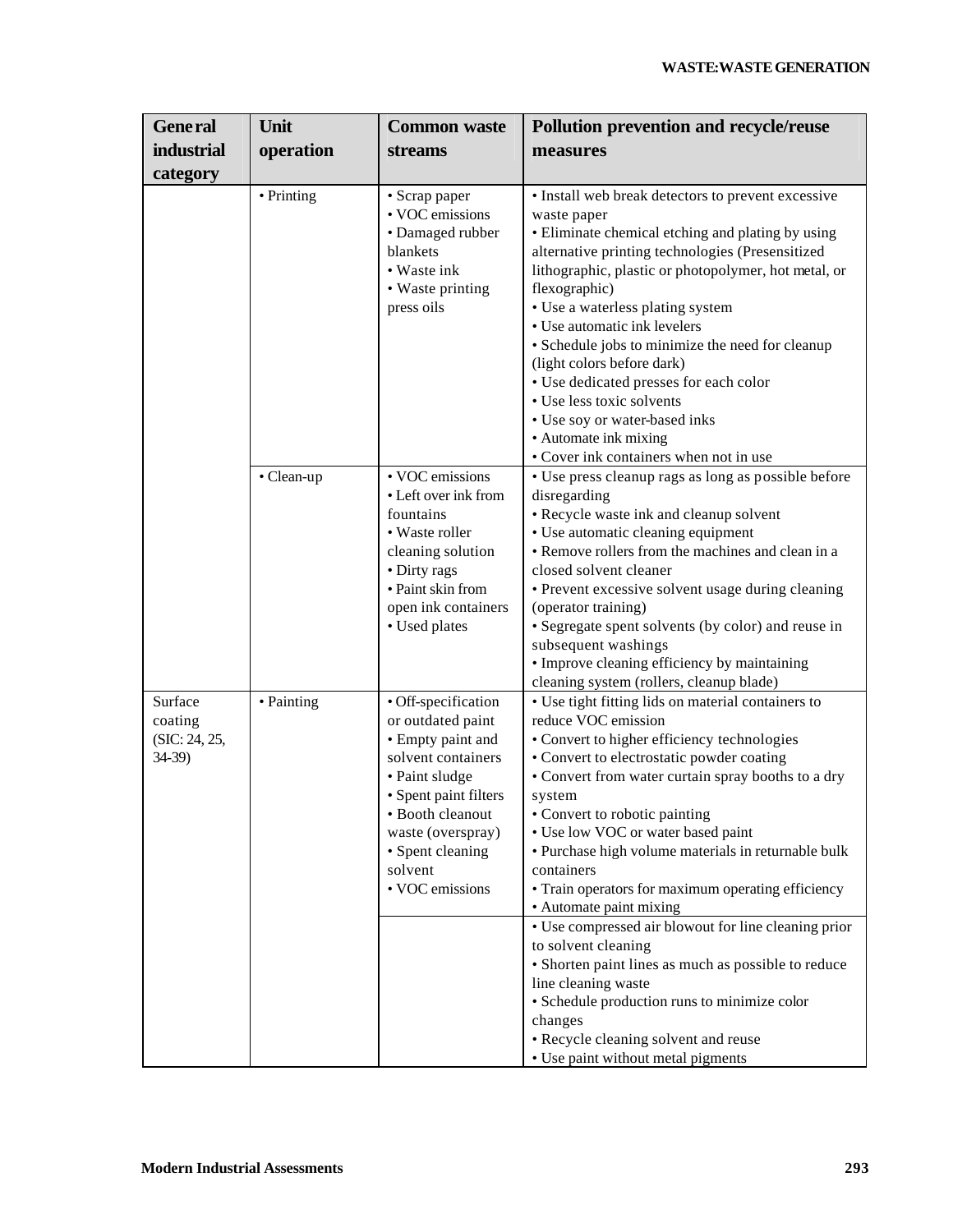| <b>General</b>          | Unit                                               | <b>Common waste</b>                                                                                                                                                                                                                              | Pollution prevention and recycle/reuse                                                                                                                                                                                                                                                                                                                                                                                                                                                                                                                                                                                                                                                                                                                                                                                                                                                                                                                                                                                                                                                                                                                                                                                                                                                                                                                                                                                                                                                                          |
|-------------------------|----------------------------------------------------|--------------------------------------------------------------------------------------------------------------------------------------------------------------------------------------------------------------------------------------------------|-----------------------------------------------------------------------------------------------------------------------------------------------------------------------------------------------------------------------------------------------------------------------------------------------------------------------------------------------------------------------------------------------------------------------------------------------------------------------------------------------------------------------------------------------------------------------------------------------------------------------------------------------------------------------------------------------------------------------------------------------------------------------------------------------------------------------------------------------------------------------------------------------------------------------------------------------------------------------------------------------------------------------------------------------------------------------------------------------------------------------------------------------------------------------------------------------------------------------------------------------------------------------------------------------------------------------------------------------------------------------------------------------------------------------------------------------------------------------------------------------------------------|
| <b>industrial</b>       | operation                                          | <b>streams</b>                                                                                                                                                                                                                                   | measures                                                                                                                                                                                                                                                                                                                                                                                                                                                                                                                                                                                                                                                                                                                                                                                                                                                                                                                                                                                                                                                                                                                                                                                                                                                                                                                                                                                                                                                                                                        |
| category                |                                                    |                                                                                                                                                                                                                                                  |                                                                                                                                                                                                                                                                                                                                                                                                                                                                                                                                                                                                                                                                                                                                                                                                                                                                                                                                                                                                                                                                                                                                                                                                                                                                                                                                                                                                                                                                                                                 |
|                         | · Plating (electro,<br>electroless)<br>• Anodizing | · Spent alkaline<br>cleaning solutions<br>• Spent acid baths<br>· Spent cyanide<br>cleaning solutions<br>• Spent plating<br>solutions<br>· Filter sludge<br>• Waste rinse water<br>• Waste water<br>treatment sludge<br>• Vent scrubber<br>waste | • Use high purity anodes to increase solution life<br>• Lower the concentration of plating baths<br>• Reduce drag-in with better rinsing to increase<br>solution life<br>• Use deionized water for make-up and rinse water to<br>increased solution life<br>• Extend solution life with filtering or carbonate<br>freezing<br>• Use cyanide free solutions whenever possible<br>• Replace cadmium-based solutions with zinc<br>solutions<br>• Replace hexavalent chromium solutions with<br>trivalent solutions<br>• Return spent solutions to the manufacturer<br>• Use lower concentration plating baths<br>• Reduce drag-out by racking parts for maximum<br>drainage<br>• Reduce drag-out by slowing withdrawal speed and<br>increasing drain time<br>• Rack parts for maximum drainage<br>• Use drain boards between tanks for solution<br>recovery<br>• Reduce water use with counter current rinsing<br>• Use fog nozzles over plating tanks and spray<br>rinsing instead of immersion rinsing<br>• Use reactive rinsing<br>• Mechanically and air agitate rinse tanks for<br>complete mixing<br>• Use a still rise as the initial rinsing stage<br>• Use automatic flow control<br>• Recovery metals from rinse water (Evap., Ion<br>exchange, R.O., Electrolysis, Electrodialysis) and<br>reuse rinse water<br>• Use precipitating agents in waste water treatment<br>that produce the least quantity of waste<br>• Use separate treatments for each type of solution<br>and sell sludge to a recycler |
|                         | • Stripping of<br>paint, varnish,<br>lacquer       | • Spent solvents<br>• VOC emissions<br>• Spent caustic<br>solutions<br>• Spent sand and<br>other blasting media<br>· Paint dust                                                                                                                  | • Use mechanical stripping methods<br>• Use cryogenic stripping<br>• Use non-phenolic strippers to reduce toxicity<br>associated with phenol and acid additives<br>• Maintain clean conditions before painting to avoid<br>surface contamination resulting in paint defects                                                                                                                                                                                                                                                                                                                                                                                                                                                                                                                                                                                                                                                                                                                                                                                                                                                                                                                                                                                                                                                                                                                                                                                                                                     |
|                         | • Metal plating<br>removal                         | · Spent acid<br>solution<br>• Tank sludge                                                                                                                                                                                                        | • Recover metals from spent solutions and recycle                                                                                                                                                                                                                                                                                                                                                                                                                                                                                                                                                                                                                                                                                                                                                                                                                                                                                                                                                                                                                                                                                                                                                                                                                                                                                                                                                                                                                                                               |
| Surface<br>preparation/ | • Chemical<br>etching                              | · Spent acidic<br>solution                                                                                                                                                                                                                       | • Reduce solution drag-out from process tanks<br>• Prevent solution drag-out from upstream tanks                                                                                                                                                                                                                                                                                                                                                                                                                                                                                                                                                                                                                                                                                                                                                                                                                                                                                                                                                                                                                                                                                                                                                                                                                                                                                                                                                                                                                |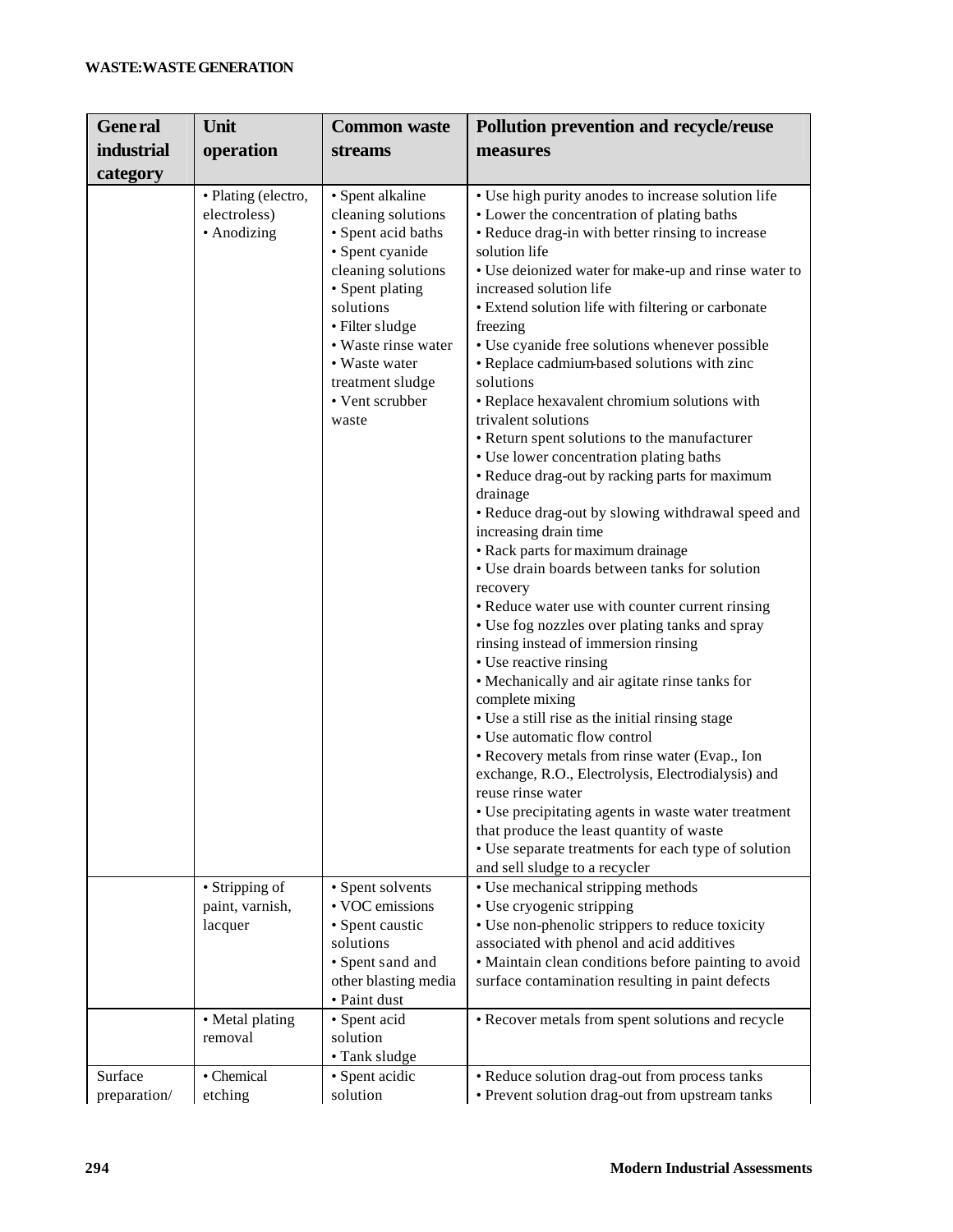| <b>General</b>                                   | Unit                                                        | <b>Common waste</b>                                                                                                                          | <b>Pollution prevention and recycle/reuse</b>                                                                                                                                                                                                                                                                                                                                                                                                                                                                                                                                                                                                                                                                                                                                                                                                                                                                                                                                                                                                  |
|--------------------------------------------------|-------------------------------------------------------------|----------------------------------------------------------------------------------------------------------------------------------------------|------------------------------------------------------------------------------------------------------------------------------------------------------------------------------------------------------------------------------------------------------------------------------------------------------------------------------------------------------------------------------------------------------------------------------------------------------------------------------------------------------------------------------------------------------------------------------------------------------------------------------------------------------------------------------------------------------------------------------------------------------------------------------------------------------------------------------------------------------------------------------------------------------------------------------------------------------------------------------------------------------------------------------------------------|
| <b>industrial</b>                                | operation                                                   | <b>streams</b>                                                                                                                               | measures                                                                                                                                                                                                                                                                                                                                                                                                                                                                                                                                                                                                                                                                                                                                                                                                                                                                                                                                                                                                                                       |
|                                                  |                                                             |                                                                                                                                              |                                                                                                                                                                                                                                                                                                                                                                                                                                                                                                                                                                                                                                                                                                                                                                                                                                                                                                                                                                                                                                                |
| category<br>cleaning<br>(SIC: 24, 25,<br>$34-39$ | • Solvent cleaning<br>(vapor<br>degreasing,<br>solvent dip) | • Tank sludge<br>• Waste rinse water<br>• Spent solvents<br>· Solvent recycle<br>still bottoms<br>• VOC emission<br>• Solvent tank<br>sludge | • Use deionized water in upstream rinse tanks<br>• Treat and reuse rinse waters<br>• Recover and reuse spent acid baths<br>· Use tight-fitting lids on material containers and<br>solvent cleaning tanks to reduce VOC emissions<br>• Convert to aqueous cleaning system<br>• Convert to less toxic hydrocarbon cleaners<br>• Use peel coatings on raw materials to eliminate<br>need for cleaning<br>• Use water-based cutting fluids during machining to<br>eliminate need for solvent cleaning<br>Increase freeboard space and install chillers on<br>vapor degreasers<br>· Distill contaminated solvents for reuse<br>• Remove sludge from tanks on a regular basis<br>• Slow insertion and withdrawal of parts from vapor<br>degreasing tank to prevent vapor drag-out<br>• Maintain water separator and completely dry parts<br>to avoid water contamination of solvent<br>• Convert to aqueous cleaning<br>• Use silhouette entry covers to reduce evaporation<br>area<br>• Avoid inserting oversized object to reduce piston<br>effect |
|                                                  |                                                             |                                                                                                                                              | • Allow drainage before withdrawing object<br>• Eliminate the need for cleaning with improved                                                                                                                                                                                                                                                                                                                                                                                                                                                                                                                                                                                                                                                                                                                                                                                                                                                                                                                                                  |
|                                                  | • Aqueous<br>cleaning                                       | • Spent cleaning<br>solutions<br>• Waste rinse waters<br>• Oil sludge<br>• Tank sludge                                                       | handling practices<br>• Remove sludge from tanks on a regular basis<br>• Minimize part contamination before washing<br>• Eliminate the need for cleaning with improved<br>handling practices<br>• Extend solution life by minimizing drag-in<br>• Use alternatives for acid and alkaline (e.g. water,<br>steam, abrasive)<br>• Preinspect parts to prevent drag-in of solvents and<br>other cleaners<br>· Install mixers on each cleaning tanks<br>• Closely monitor solutions and make small additions<br>to maintains solution strength instead of lathe<br>infrequent additions<br>• Implement a regular maintenance program to keep<br>racks and tanks free of rust, cracks, or corrosion<br>• Apply a protective coating to racks and tanks<br>• Reduce solution drag-out to prevent solution loss<br>• Use counter current rinsing to reduce waste water<br>• Use reactive rinsing to extend bath life                                                                                                                                   |
|                                                  | • Abrasive<br>cleaning                                      | • Used buffing<br>wheels<br>• Spent compound                                                                                                 | • Use water based or greaseless binders to increase<br>wheel life<br>• Use liquid spray (water based) adhesive instead of                                                                                                                                                                                                                                                                                                                                                                                                                                                                                                                                                                                                                                                                                                                                                                                                                                                                                                                      |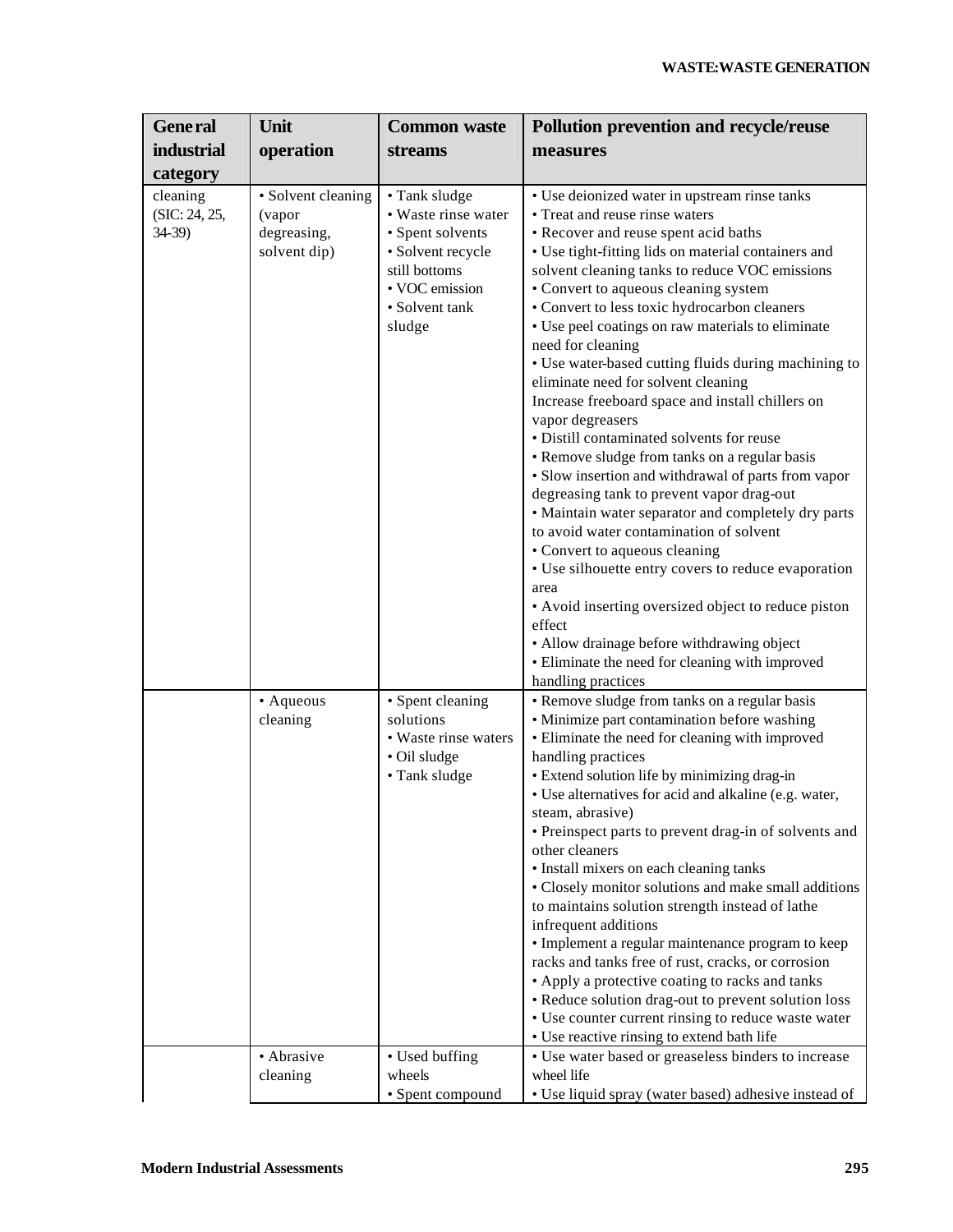| <b>General</b>                                                          | Unit                                                                                                                                                                                        | <b>Common waste</b>                                                                                                                                                                        | <b>Pollution prevention and recycle/reuse</b>                                                                                                                                                                                                                                                                                                                                                                                                                                                                                                                                                                                                                                                                                                                                                                                                                                                                                                                                                                                                                                                                                                                                                     |
|-------------------------------------------------------------------------|---------------------------------------------------------------------------------------------------------------------------------------------------------------------------------------------|--------------------------------------------------------------------------------------------------------------------------------------------------------------------------------------------|---------------------------------------------------------------------------------------------------------------------------------------------------------------------------------------------------------------------------------------------------------------------------------------------------------------------------------------------------------------------------------------------------------------------------------------------------------------------------------------------------------------------------------------------------------------------------------------------------------------------------------------------------------------------------------------------------------------------------------------------------------------------------------------------------------------------------------------------------------------------------------------------------------------------------------------------------------------------------------------------------------------------------------------------------------------------------------------------------------------------------------------------------------------------------------------------------|
| <b>industrial</b>                                                       | operation                                                                                                                                                                                   | <b>streams</b>                                                                                                                                                                             | measures                                                                                                                                                                                                                                                                                                                                                                                                                                                                                                                                                                                                                                                                                                                                                                                                                                                                                                                                                                                                                                                                                                                                                                                          |
| category                                                                |                                                                                                                                                                                             |                                                                                                                                                                                            |                                                                                                                                                                                                                                                                                                                                                                                                                                                                                                                                                                                                                                                                                                                                                                                                                                                                                                                                                                                                                                                                                                                                                                                                   |
|                                                                         |                                                                                                                                                                                             |                                                                                                                                                                                            | bar abrasives to prevent over use of material and<br>easier part cleaning<br>• Carefully control water level in Mass Finishing<br>Equipment                                                                                                                                                                                                                                                                                                                                                                                                                                                                                                                                                                                                                                                                                                                                                                                                                                                                                                                                                                                                                                                       |
|                                                                         | • Dry and wet rag<br>cleaning                                                                                                                                                               | • Spent solvent<br>wetted rugs<br>· Oil soaked rags                                                                                                                                        | • Wash and reuse rags on-site<br>• Use an off-site rag recycling service<br>• Minimize use of rags through worker training                                                                                                                                                                                                                                                                                                                                                                                                                                                                                                                                                                                                                                                                                                                                                                                                                                                                                                                                                                                                                                                                        |
| Paper and<br>pulp<br>manufacturing<br>(SIC: 26)                         | $\bullet$ Wood<br>Preparation<br>• Pulping<br>• Screening<br>• Washing<br>• Thickening<br>• Bleaching<br>$\bullet$ Stock<br>preparation<br>• Paper machine<br>• Finishing and<br>Converting | • Wood waste (saw<br>dust, bark)<br>• Acid and Alkaline<br>waste waters<br>• Toxic waste waters<br>and sludges<br>• Wood fiber waste<br>• Non-hazardous<br>waste water<br>treatment sludge | • Use diffusion pulp wash systems to maximize<br>efficiency<br>• Maintain spray water temperature of $60^{\circ} - 70^{\circ}$ F to<br>maximize rinse efficiency<br>• Employ a closed cycle mill process to minimize<br>waste water production<br>• Reuse rich white water in other applications<br>• Use felt showers to minimize the amount of fresh<br>water use<br>• Recycle white water<br>• Develop segregated sewer systems for low<br>suspended solids, high suspended solids, strong<br>wastes, and sanitary sewer<br>• Improve process control to prevent spills of<br>material<br>• Minimize overflows or spills by installing level<br>controls in process tanks and storage tanks<br>· Install redundant key pumps and other equipment<br>to avoid losses caused by equipment failure and<br>routine maintenance<br>• Provide a storage lagoon before the biological<br>treatment system to accept long-term shock loads<br>• Replace the chlorination stage with an oxygen or<br>ozone stage<br>· Recycle chlorination stage process water<br>• Use water from the counter current washing<br>system in the chlorination stage<br>• Perform high consistency gas phase chlorination |
| Textile<br>processing<br>(SIC: 22)                                      | • Fabric weaving<br>• Milling<br>• Sewing<br>• Pressing<br>$\bullet$ Dying                                                                                                                  | · Waste thread, yarn<br>and material<br>• Dye contaminated<br>waste water                                                                                                                  | • Market waste material as clean-up rags<br>• Recover dye from waste waters                                                                                                                                                                                                                                                                                                                                                                                                                                                                                                                                                                                                                                                                                                                                                                                                                                                                                                                                                                                                                                                                                                                       |
| Waste water<br>treatment<br>(SIC: 20, 22,<br>26, 28, 29, 31,<br>$33-39$ | • pH adjustment<br>• Filtration<br>• Mixing<br>• Flocculating<br>• Clarification<br>• Polishing                                                                                             | • Treated effluent<br>• Hazardous<br>treatment sludge<br>· Non-hazardous<br>treatment sludge                                                                                               | • Use alternative flocculants to minimize sludge<br>volume.<br>• Use filter a filter press and drying oven to reduce<br>sludge volume<br>• Automatically meter treatment chemicals<br>• Minimize contamination of water before treatment                                                                                                                                                                                                                                                                                                                                                                                                                                                                                                                                                                                                                                                                                                                                                                                                                                                                                                                                                          |
| Plastic<br>formation<br>(SIC: 30)                                       | • Injection<br>Molding                                                                                                                                                                      | · Machine clean-out<br>waste (pancakes)<br>• Scrap plastic parts                                                                                                                           | • Maintain machines with a regular maintenance<br>program to prevent oil leaks<br>• Regrind and reuse scrap plastic parts                                                                                                                                                                                                                                                                                                                                                                                                                                                                                                                                                                                                                                                                                                                                                                                                                                                                                                                                                                                                                                                                         |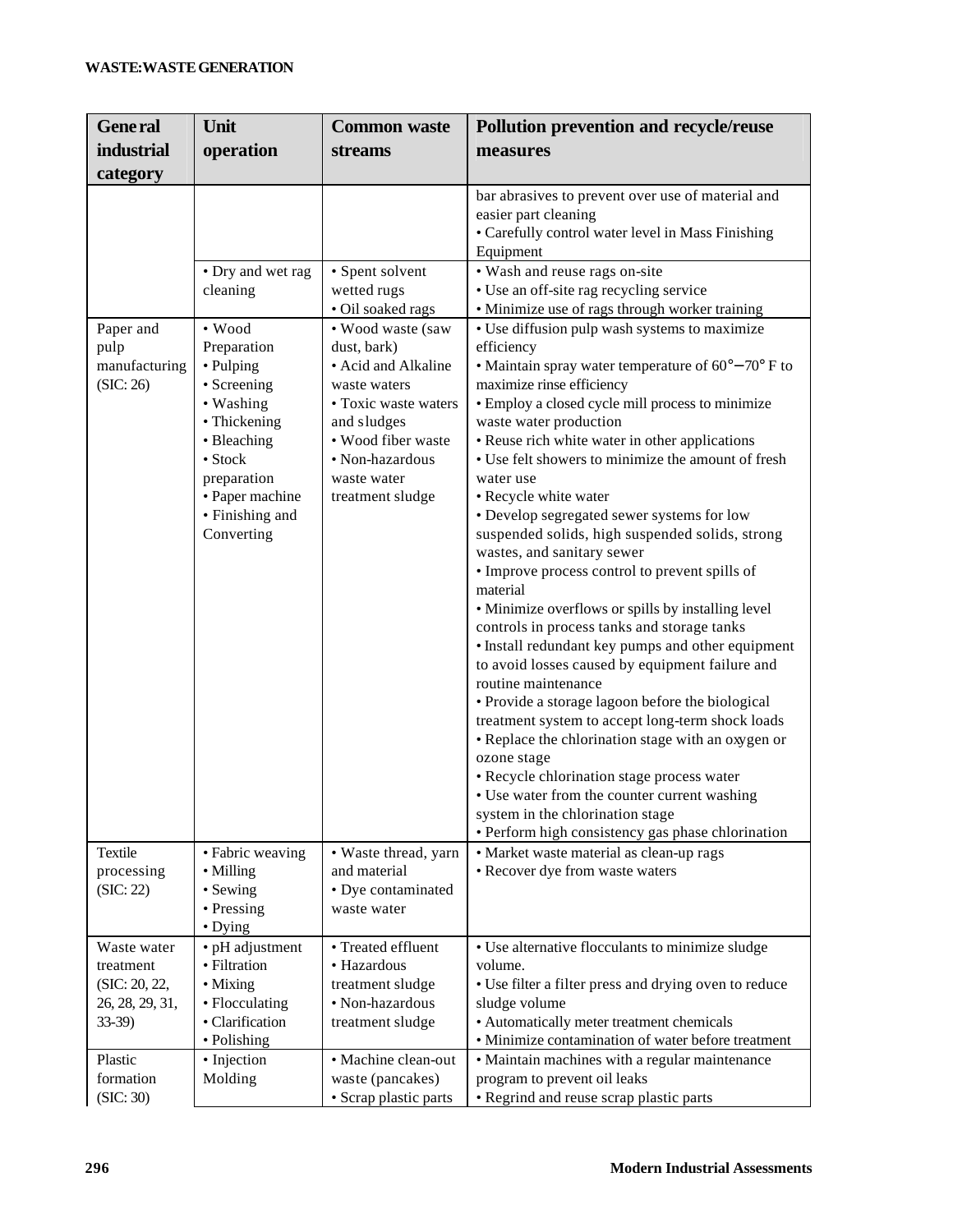| <b>General</b>                                                    | Unit                                                                                                 | <b>Common waste</b>                                                                                                                                                                                                                                                        | <b>Pollution prevention and recycle/reuse</b>                                                                                                                                                                                                                                                                                                                                                           |
|-------------------------------------------------------------------|------------------------------------------------------------------------------------------------------|----------------------------------------------------------------------------------------------------------------------------------------------------------------------------------------------------------------------------------------------------------------------------|---------------------------------------------------------------------------------------------------------------------------------------------------------------------------------------------------------------------------------------------------------------------------------------------------------------------------------------------------------------------------------------------------------|
| industrial                                                        | operation                                                                                            | <b>streams</b>                                                                                                                                                                                                                                                             | measures                                                                                                                                                                                                                                                                                                                                                                                                |
| category                                                          |                                                                                                      |                                                                                                                                                                                                                                                                            |                                                                                                                                                                                                                                                                                                                                                                                                         |
|                                                                   |                                                                                                      | · Plastic pellet spill<br>to floor<br>· Spent hydraulic oil<br>· Oil-soaked<br>absorbent                                                                                                                                                                                   | · Filter and reuse hydraulic oil<br>• Use and industrial vacuum for spill cleanup instead<br>of absorbent                                                                                                                                                                                                                                                                                               |
|                                                                   | • Extrusion                                                                                          | • Scrap end pieces                                                                                                                                                                                                                                                         | • Avoid contamination of end pieces and reuse as<br>feed stock                                                                                                                                                                                                                                                                                                                                          |
|                                                                   | • Foaming                                                                                            | • Fugitive air<br>emissions<br>· Stack releases<br>• Scrap foam                                                                                                                                                                                                            | • Improved material handling (mixing and transfer) to<br>avoid spills<br>• Implement a regular maintenance program to<br>reduce fugitive emissions from leaky valves and<br>pipe fittings                                                                                                                                                                                                               |
|                                                                   | • Composite<br>materials                                                                             | • Empty resin and<br>solvent containers<br>• Spent cleaning<br>solvents<br>• Waste washdown<br>water<br>• Cleanup rags<br>• Waste fabric<br>• Gelcoat and resin<br>overspray<br>• VOC emissions<br>• Waste resins<br>• Resin and solvent<br>contaminated floor<br>sweeping | • Maximize production runs to reduce cleanings<br>• Regenerate cleaning solvent on-site and reuse<br>• Use less toxic and volatile solvent substitutes<br>• Reduce transfer pipe size<br>• Use more efficient spray method for gelcoat<br>application<br>· Modify material application methods to prevent<br>material spillage<br>• Cover solvent and resin container to minimize<br>evaporative losses |
| Glass<br>processing<br>(SIC: 32)                                  | • Melting<br>• Blowing<br>• Molding                                                                  | • Scrap glass<br>• Contaminated<br>granular raw<br>materials                                                                                                                                                                                                               | • Avoid contamination of scrap glass and reuse as<br>feed stock                                                                                                                                                                                                                                                                                                                                         |
| Leather<br>processing<br>(SIC: 31)                                | • Tanning<br>• Finishing                                                                             | • Scrap leather<br>material<br>• Waste processing<br>solution                                                                                                                                                                                                              | • Recycle spent tanning solution                                                                                                                                                                                                                                                                                                                                                                        |
| Fastening/<br>joining/<br>assembly<br>(SIC: 24, 25,<br>27, 34-39) | • Gluing<br>(adhesive)<br>• Mechanical<br>fastening<br>• Welding<br>• Part testing<br>• Fluid filing | • Used adhesive<br>container<br>• Adhesive solvent<br>air emissions<br>• Dried adhesive<br>• Shielding gas<br>emissions<br>• Metal slag<br>• Gasoline (motor<br>test)<br>• Oil and grease<br>spilled to floor<br>• Spent clean-up<br>rags or towels                        | • Purchase adhesive in bulk containers<br>• Use water-based adhesives<br>• Use more efficient adhesive applicators<br>• Use a rag recycle service<br>· Reuse rags until completely soiled<br>• Use rags sized for each job                                                                                                                                                                              |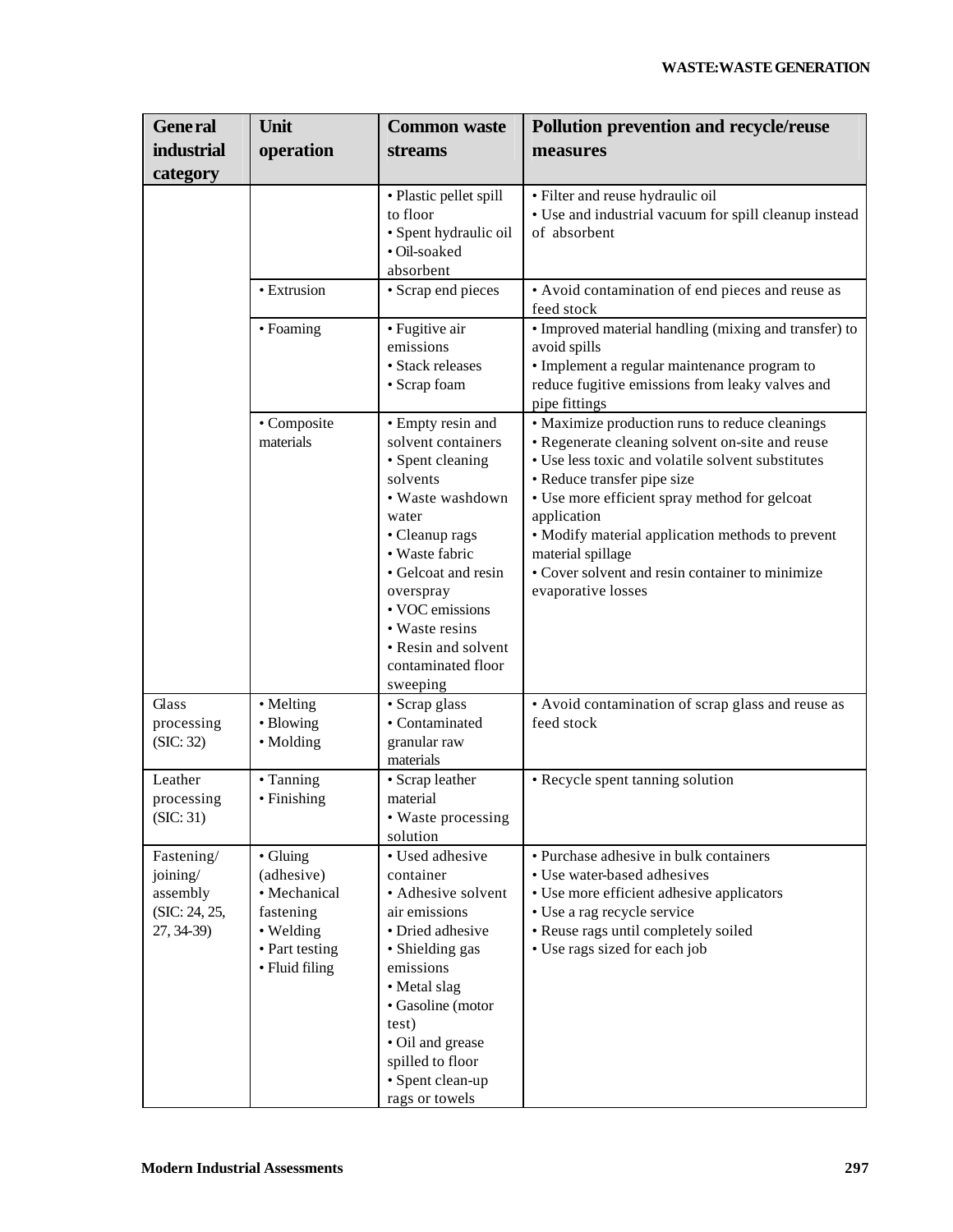## *9.2. HAZARDOUS WASTES*

It is a useful practice to divide waste into two categories, non-hazardous and hazardous. Each category groups waste according to one very important common denominator that determines to a large degree the way the waste is treated. Depending which category the waste belongs to, the proper method of disposal must be selected (sometimes the method is mandated by the law) and adequate funds made available. In most cases treatment of hazardous waste will be much more expensive than non-hazardous one. However, in many instances the process can be adapted to avoid hazardous waste generation, thus solving the problem at the source. For that reason, it is necessary that an auditor be familiar with different alternatives to common practices.

### 1. Non hazardous wastes

| Examples: | cardboard, pallets, cooling water  |
|-----------|------------------------------------|
| Disposal: | landfill solids, sewer waste water |

### 2. Hazardous wastes

| <b>Categories</b> | <b>Examples</b>                |                  |
|-------------------|--------------------------------|------------------|
| Corrosive         | H <sub>2</sub> SO <sub>4</sub> | D002             |
| Reactive          | NaClO <sub>4</sub>             | D <sub>003</sub> |
| Ignitable         | $C_6H_6$                       | F <sub>005</sub> |
| Toxic             | $\overline{\mathrm{Cr}}$       | D007             |

## **9.2.1. Types of Waste Generated**

Everyday industry uses products containing hazardous materials:

- Rust removers, which contain concentrated acid or alkaline solutions
- Equipment cleaners, which contain flammable or combustible liquids
- Waste oil, lubricants, and fluids
- Spent solvents
- Spent caustic parts washing detergent solution
- Parts cleaning tank sludge
- Oily waste sump sludge
- Spent antifreeze
- Used rags, containing combustible or flammable solvents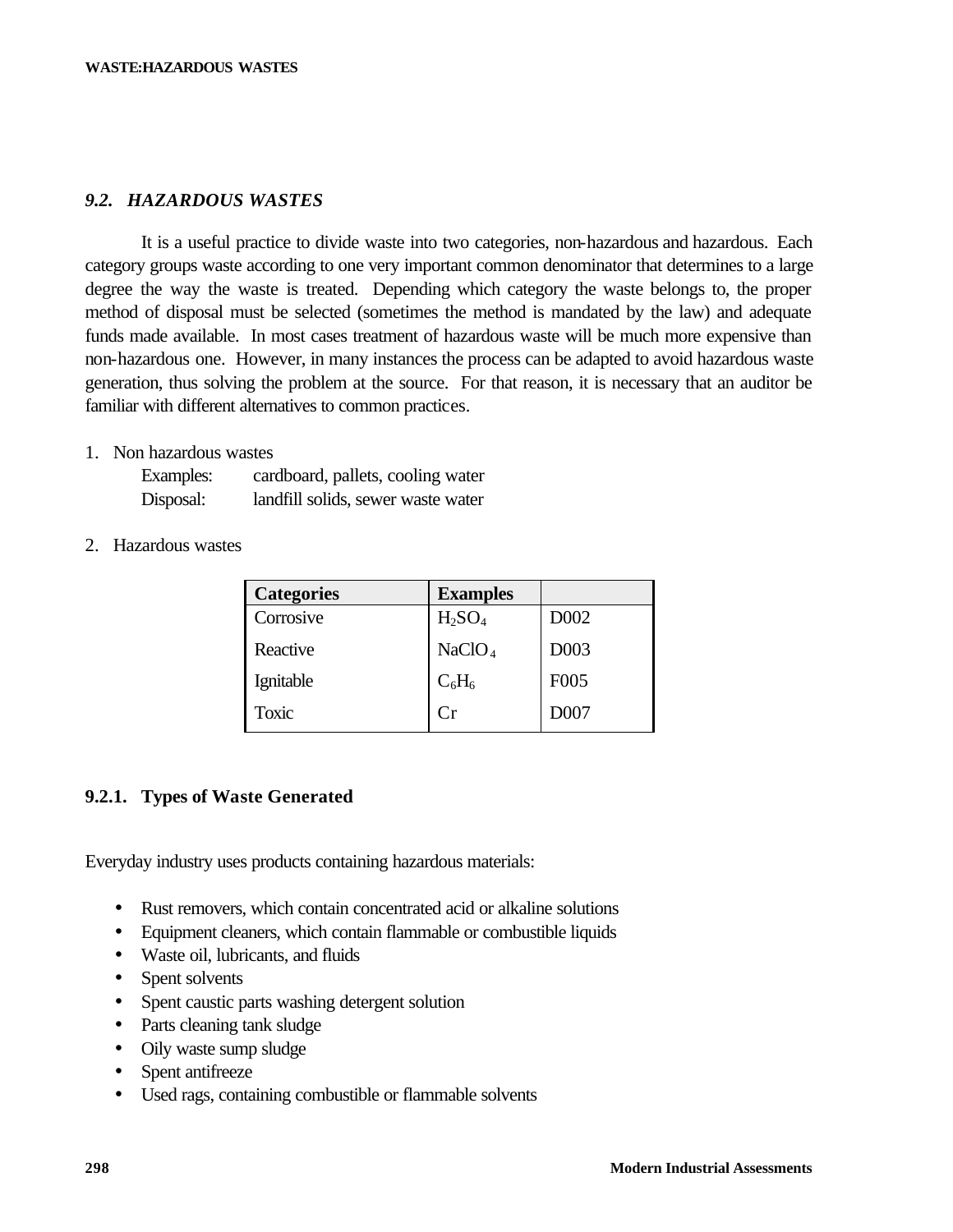• Paints with flammable or combustible thinners or reducers

## **9.2.2. Typical Operations Using Materials Which Generate Hazardous Wastes**

Typical processes or operations that generate hazardous wastes are listed below with the type of waste produced.

- 1. Oil and grease removal generates:
	- ignitable waste,
	- spent solvents,
	- combustible solids, and
	- waste acid/alkaline solutions.
- 2. Parts and equipment cleaning generates:
	- ignitable waste,
	- spent solvents,
	- combustible solids, and
	- waste acid/alkaline solutions.
- 3. Rust removal generates:
	- waste acids, and
	- waste alkaline.
- 4. Paint preparation generates:
	- spent solvents,
	- ignitable wastes,
	- ignitable paint waste, and
	- paint wastes with heavy metals.
- 5. Painting generates:
	- ignitable paint wastes,
	- spent solvents,
	- paint wastes with heavy metals, and
	- ignitable wastes.
- 6. Spray booth, spray guns, and brush cleaning generates:
	- ignitable paint wastes,
	- heavy metal paint wastes, and
	- spent solvents.
- 7. Paint removal generates:
	- ignitable paint wastes,
	- heavy metal paint wastes, and
	- spent solvents

Remember, if a nonhazardous waste or material is mixed with a hazardous waste, the mixture becomes hazardous. For example, when a sawdust absorbent is used to clean up hazardous spills in a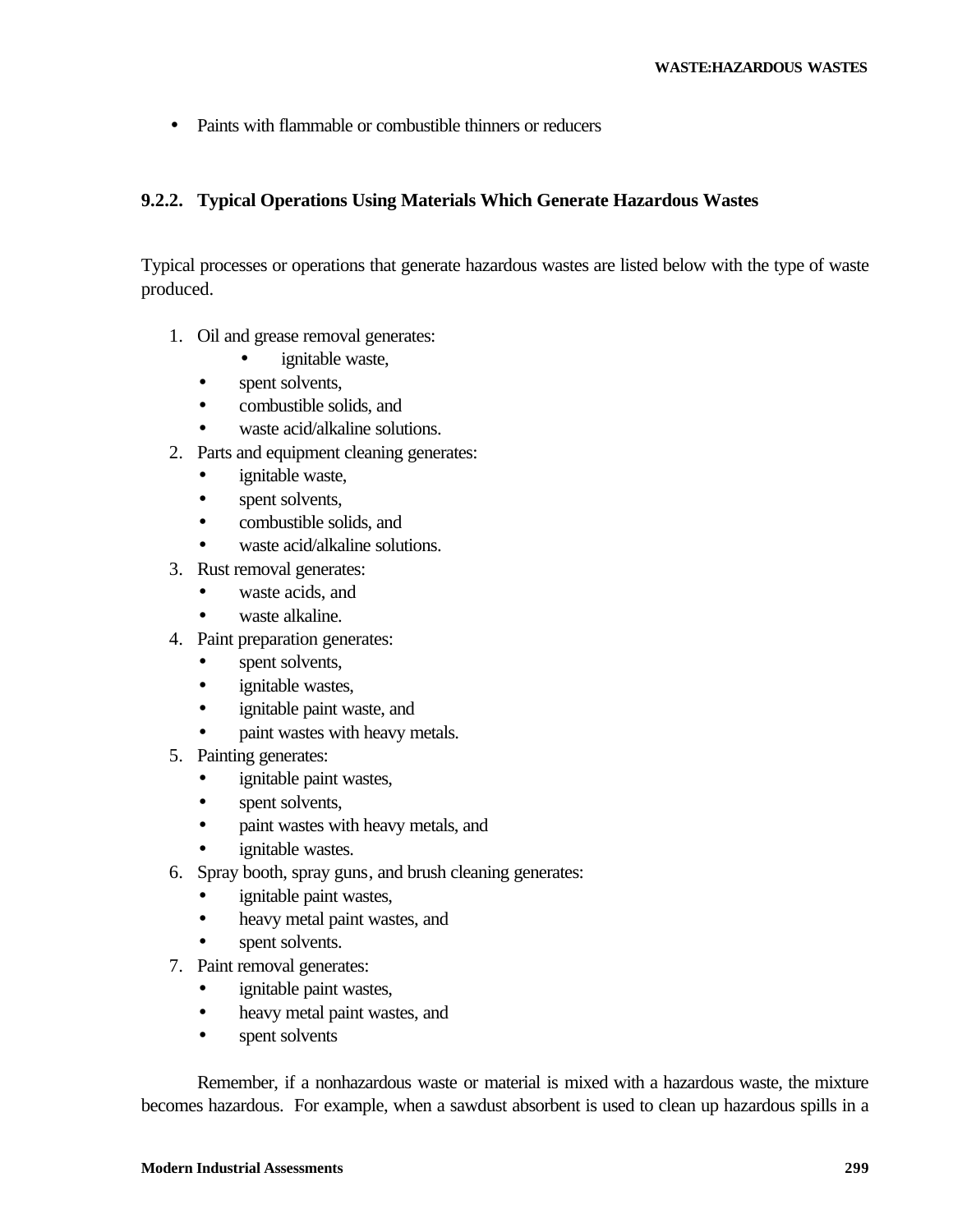shop, the sawdust then becomes a hazardous waste. In addition, unused hazardous materials that become too old to be used also become hazardous wastes. Good management supervision and employee training will help reduce waste in these areas.

## **9.2.3. Hazardous Waste Generator's Responsibilities**

- Identify and quantify hazardous wastes
- Determine Status: CESQG (conditionally exempt SQG), SQG (small quantity generator), LQG (large quantity generator)
- Comply with regulations On-site storage On-site treatment On-site disposal Transport Offsite disposal at approved TSDF Plan for accidents, emergencies Pollution prevention plan (CA)

| <b>STATUTE</b>                   | <b>Implications</b>             | <b>Waste Streams Affected</b>     |
|----------------------------------|---------------------------------|-----------------------------------|
| Clean Air Act (1970,             | Permits                         | VOC emissions (Solvent            |
| amended 1977,1990)               |                                 | evaporative losses)               |
| <b>Resource Conservation and</b> | Shipping and disposal records   | Waste ink                         |
| Recovery Act (1976,              |                                 | Spent solvents                    |
| amended 1984)                    |                                 | Soiled rags and paper towels      |
| Clean Water Act (1972,           | <b>Publicly Owned Treatment</b> | Wastewater from image             |
| amended 1977, 1987)              | Works (POTW) compliance         | production, screen making and     |
|                                  |                                 | screen reclamation                |
| <b>Emergency Planning and</b>    | Form R reporting                | Waste streams containing          |
| Community Right-to-Know          |                                 | chemicals listed in Toxic Release |
| Act (1986)                       |                                 | Inventory <i>(TRI)</i> document   |

**Table 9.2: Pollution Prevention Regulations**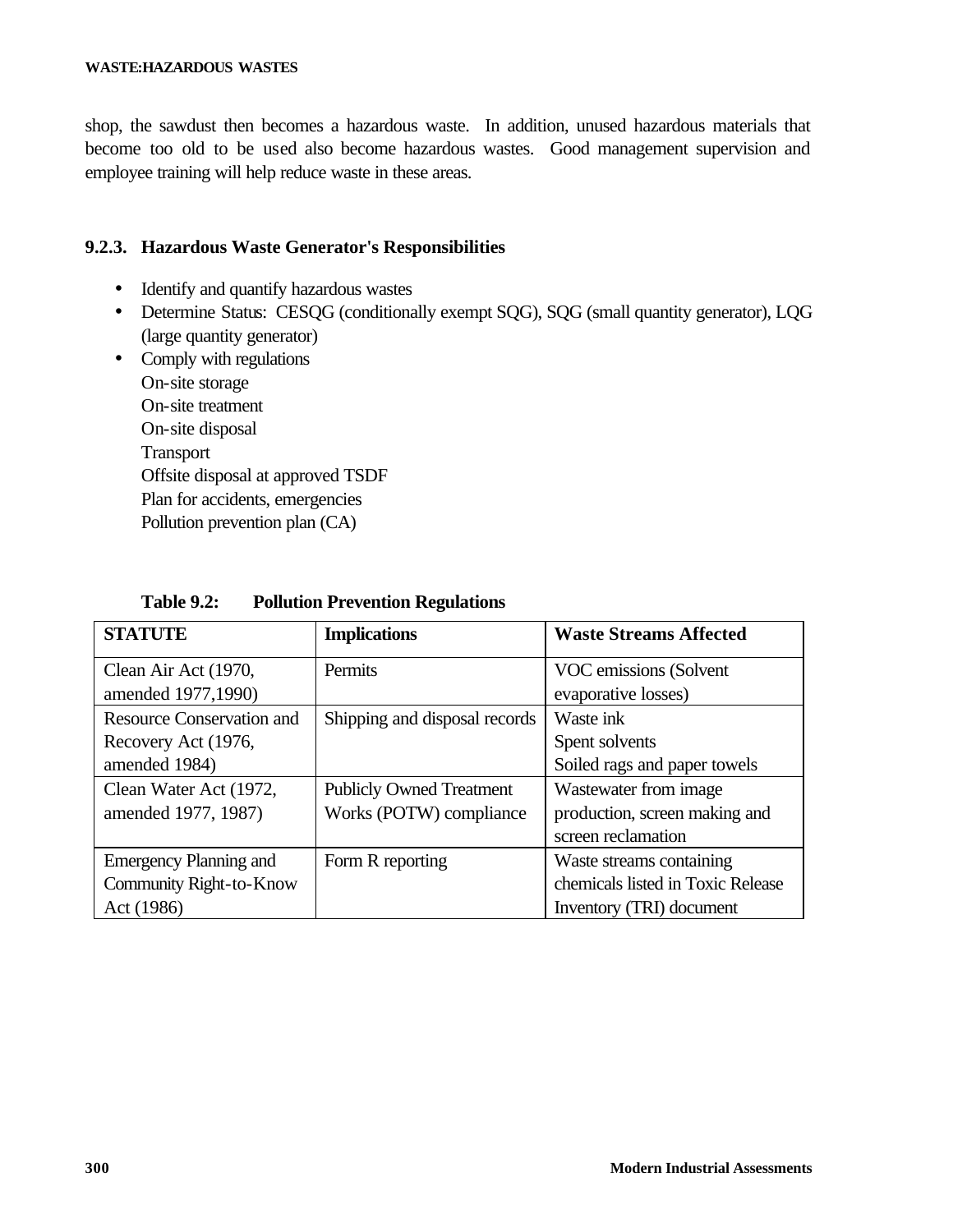### *9.3. WASTE GENERATION AND MANAGEMENT*

Management of waste related activities, like any other activities, must be conceptualized before any action is taken. All the variables have to be known, including projected amount of waste in the future. The technologies available have to be evaluated. This represents landfills, pulverization, incineration, magnetic separation, paper and plastics recovery, composting, gasification, anaerobic digestion and so on. After evaluating all options, the overall strategy in waste management has to be formulated and should be based on the most beneficial technology available. It is advisable, since the economic and political climate might change, to review the chosen strategy periodically and with respect to all existing laws (especially new which could have been enacted after a strategy was selected).

### **9.3.1. Waste Reduction**

To be successful, waste reduction programs must be organized. It is not hard to organize waste reduction, but owners and managers will need to spend a little bit of time at first to get started. Keep in mind the following seven principles of waste reduction.

- 1. Management must be committed to waste reduction for it to work.
- 2. Businesses should know the types of hazardous waste they generate, how it is produced, and how much is produced.
- 3. Businesses should know how the hazardous wastes are managed and how much present waste management costs.
- 4. "Good housekeeping" reduces spills and other waste.
- 5. Store different waste types in different containers.
- 6. Train all employees in hazardous waste handling and waste reduction methods.
- 7. Be aware of the hazardous materials regulations that apply to the business. Someone should be assigned to keep track of environmental regulations.

### **9.3.2. Record Keeping**

As specified above, a waste generator has to keep a record. That will allow everybody to track individual substances according to the needs, should they arise. The record of movement of all hazardous substances through the plant, from one manufacturing cell to another, or simply as a material flow, is a very useful tool. The example given in Table 9.3 is a hypothetical printing operation with many steps that are typical for such an operation. In the reference section at the end of the chapter there is a lot of material about hazardous waste. It is always in the company's interest to deal with the issue of hazardous waste according to all the regulations. The penalties for noncompliance are high, and in serious cases could even cause shutdown of the operation. In the beginning of this manual it is emphasized that the industrial assessments are not compliance assessments. However, it is to the benefit of the company to be informed of the consequences of noncompliance and the auditor's job to help in solving problems related to waste and hazardous waste in particular.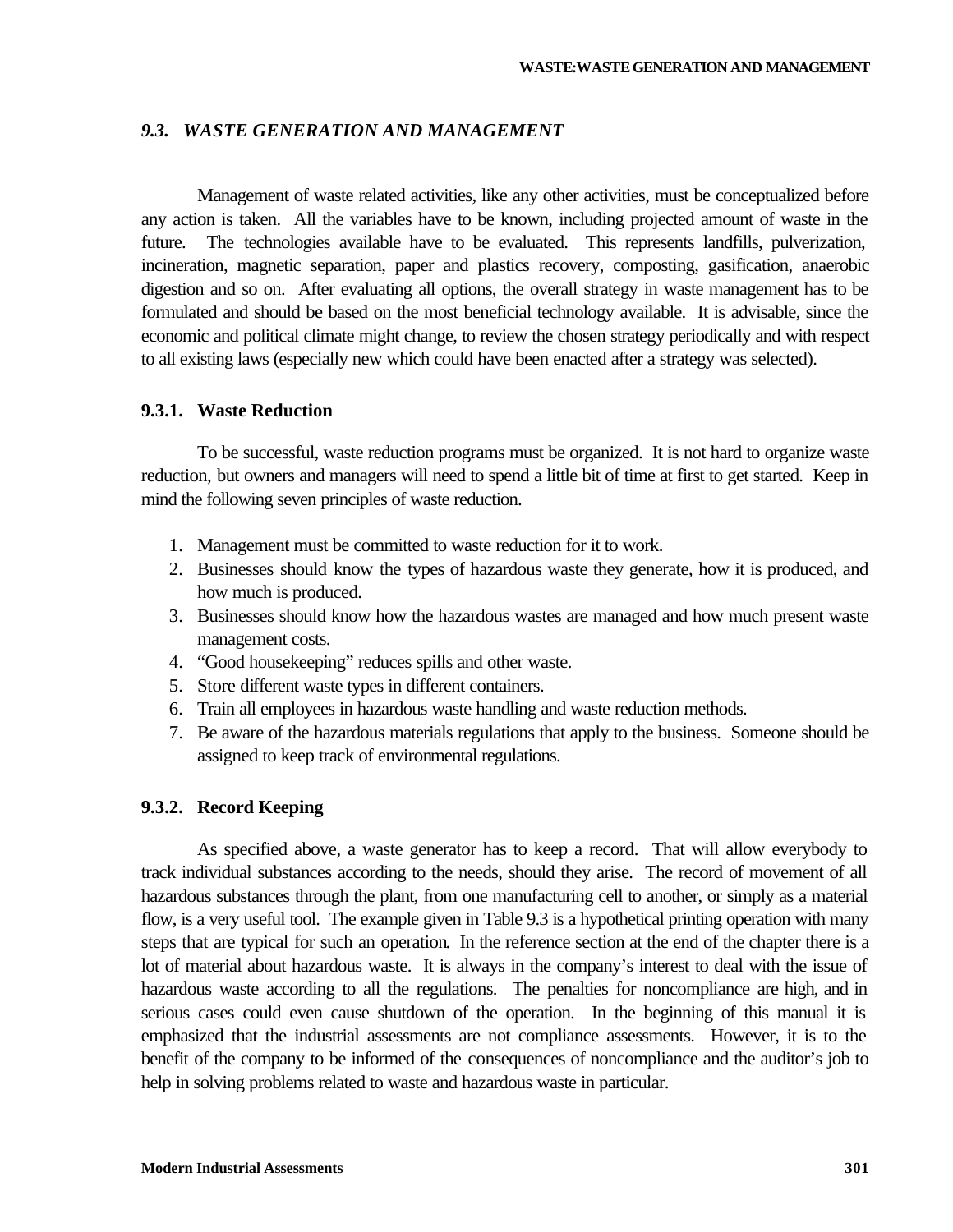| <b>Stream</b>  | <b>Plant/Process</b>    | <b>Waste Stream</b>                                | <b>Approximate</b>       |
|----------------|-------------------------|----------------------------------------------------|--------------------------|
| <b>Number</b>  | <b>Source</b>           | <b>Components</b>                                  | <b>Annual Production</b> |
| 1              | Raw materials receiving | Waste paper and cardboard                          |                          |
| $\overline{2}$ |                         | Damaged pallets                                    |                          |
| 3              |                         | Scrap plastic protective<br>wrapping               |                          |
| $\overline{4}$ | Inventory control       | Expired ink                                        |                          |
| 5              |                         | Expired photo-processing<br>reagents               |                          |
| 6              | Image production        | <b>Exposed film</b>                                |                          |
| 7              |                         | Silver recovered from<br>wastewater before release |                          |
| 8              |                         | Wastewater containing spent<br>reagents            |                          |
| 9              | Screen making           | Scrap nylon mesh                                   |                          |
| 10             |                         | Waste emulsion                                     |                          |
| 11             |                         | Wastewater from emulsion<br>rinse off              |                          |
| 12             | Ink handling            | Evaporated ink thinner                             |                          |
| 13             |                         | Excess ink from special color<br>mixing            |                          |
| 14             |                         | Empty ink containers                               |                          |
| 15             | Printing                | Contaminated or dried ink                          |                          |
| 16             |                         | Scrap paper                                        |                          |
| 17             |                         | Solvent-wetted and soiled<br>paper towels          |                          |
| 18             |                         | Scrap vinyl                                        |                          |
| 19             |                         | Scrap PVC                                          |                          |
| 20             |                         | Scrap Polycarbonate                                |                          |
| 21             |                         | Contaminated solvent cleaner                       |                          |
| 22             |                         | Evaporative loss of solvent<br>cleaner             |                          |
| 23             |                         | Contaminated alcohol cleaner                       |                          |

**Table 9.3: Inventory of Waste Streams**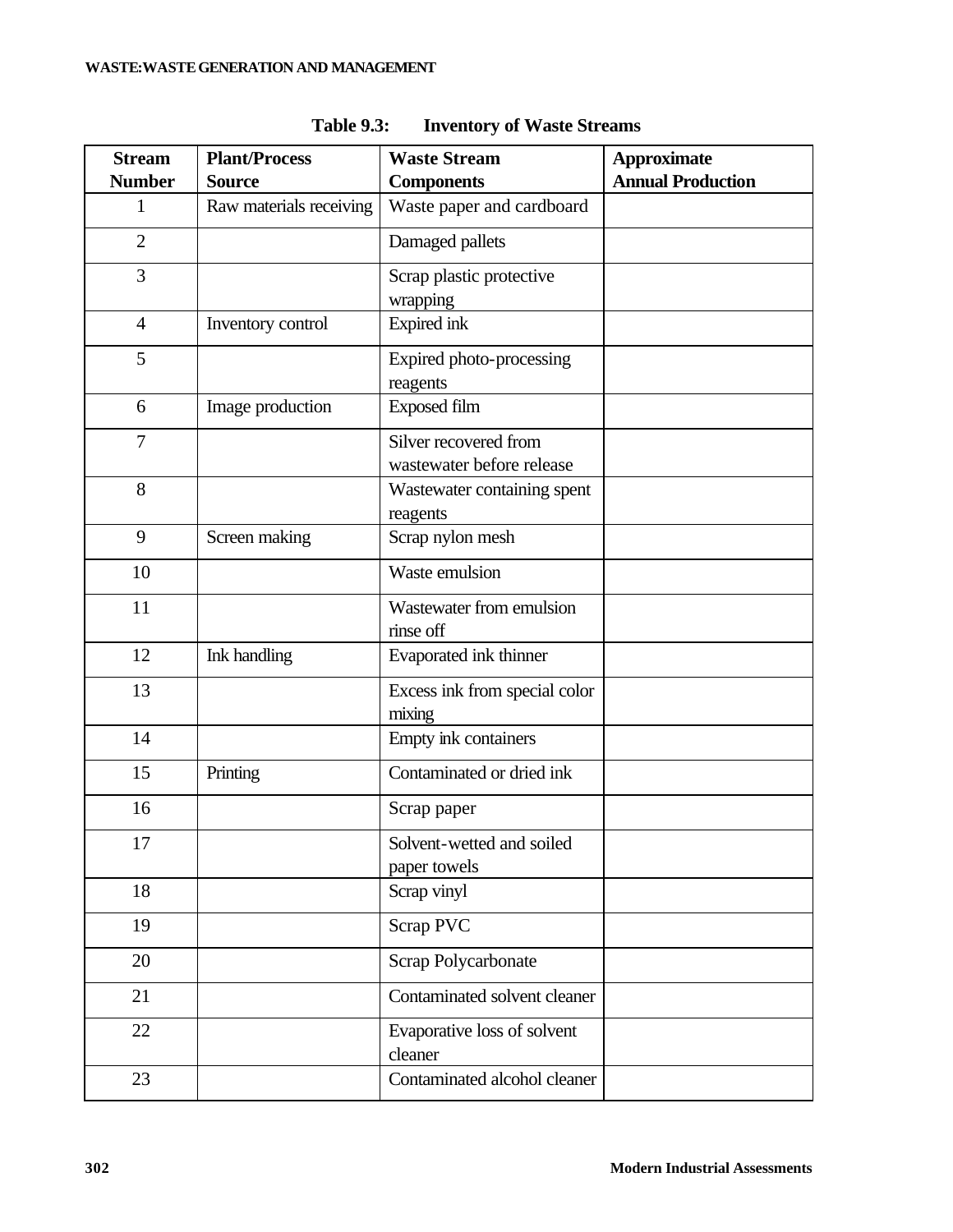| 24 |                                         | Evaporative loss of alcohol               |  |
|----|-----------------------------------------|-------------------------------------------|--|
|    |                                         | cleaner                                   |  |
| 25 | Special coating process                 | Scrap urethane film                       |  |
| 26 |                                         | Empty urethane containers                 |  |
| 27 | Plant and equipment<br>cleanup          | Solvent-wetted and soiled<br>paper towels |  |
| 28 |                                         | Waste mop water from floor<br>cleaning    |  |
| 29 | Product shipping                        | Waste cardboard                           |  |
| 30 | Screen cleaning                         | Ink remover                               |  |
| 31 |                                         | <b>Emulsion</b> remover                   |  |
| 32 |                                         | "Haze" remover                            |  |
| 33 |                                         | Rinse water                               |  |
| 34 |                                         | Solvent-wetted and soiled<br>paper towels |  |
| 35 |                                         | Damaged screens                           |  |
| 36 | On- and Off-site<br>materials recycling | Scrap PVC<br>(ground onsite)              |  |
| 37 |                                         | Reclaimed polycarbonate<br>sheets         |  |
| 38 | Office functions                        | Waste paper and cardboard                 |  |

## *9.4. MAIN WASTE STREAMS*

The five main waste streams generated by industry include:

- Solvent wastes
- Water-based (aqueous) wastes
- Paint wastes
- Used oils
- Miscellaneous wastes

## **9.4.1. Solvent Wastes**

Parts cleaning operations usually generate spent solvent waste in the form of solvent sink mineral spirits and immersion cleaner solvent. Other solvents may include other types of degreasers and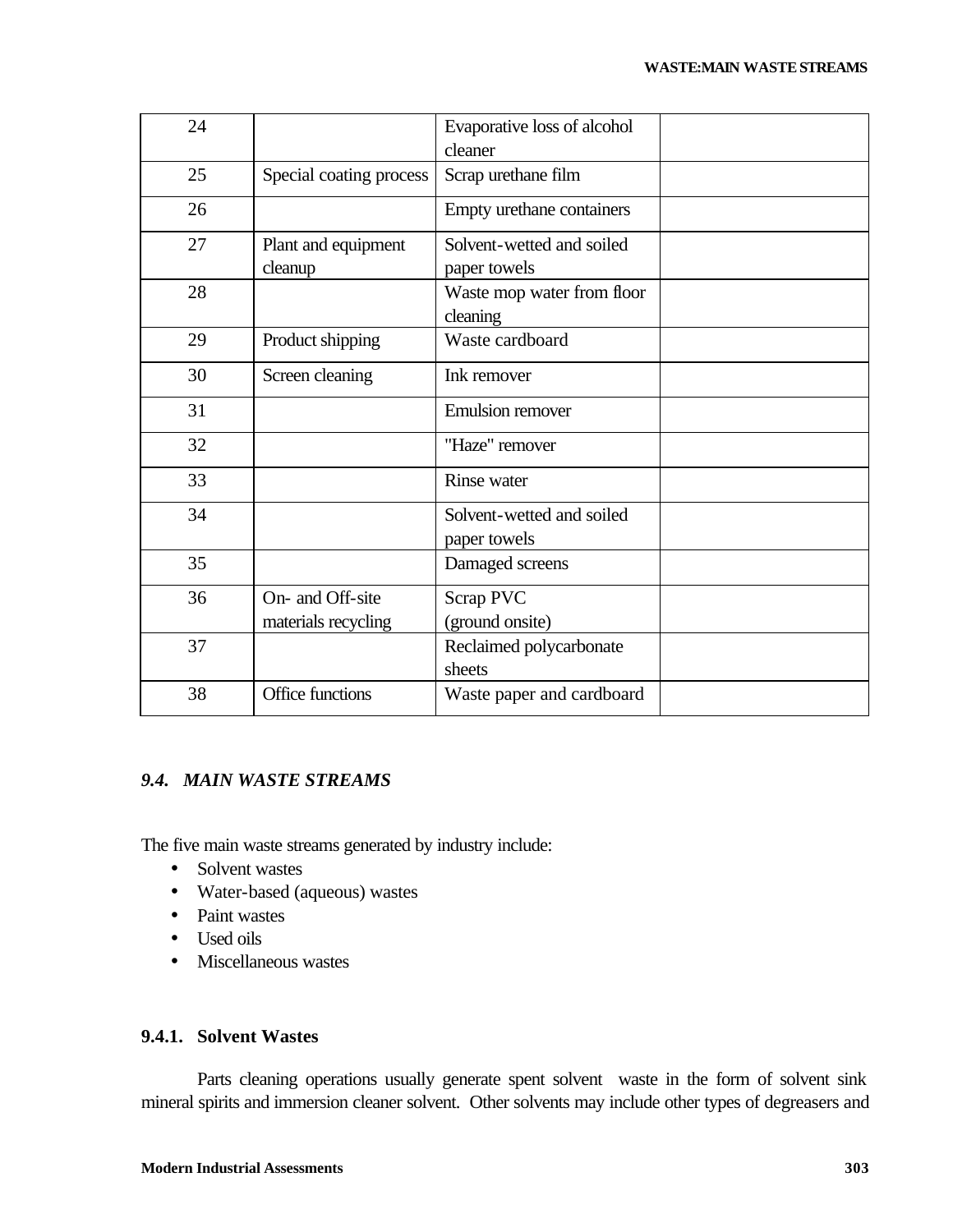#### **WASTE:MAIN WASTESTREAMS**

paint thinners. If generators spill these materials or use them for purposes other than parts cleaning, degreasing or removing paints, they may generate additional unnecessary waste. Solvents also evaporate easily. The use of solvent sinks for parts washing either on an owned or leased basis is being accepted as general good practice. Solvent reuse and waste containment are ideal features in this practice. The economics of the contracted service are also favorable, considering the current on-site labor costs for equipment maintenance and off-site disposal. The addition of drip trays to both solvent sinks and hot tanks would be beneficial to capture any losses. These are due to spillage as well as unauthorized uses (i.e. floor cleaning) for the solvent where the solvent is not recovered.

### **9.4.2. Water-Based (Aqueous) Wastes**

Aqueous hazardous wastes refer to water-based detergent wastes and waste sump solids that are hazardous because they contain caustics, high levels of metals, and/or oily dirt. These wastes are typically generated by parts washing equipment.

If a business uses a jet spray washer, hot tank, or spray cleaner, it probably generates an aqueous detergent waste, aqueous caustic detergent waste, and/or waste sump solids. The majority of the heavy metal residue, oil and grease removed from hot tank operations occurs after the actual hot tank use. The heavier concentrations of waste residues are found in the waste sump. Standard practice currently is to use a high-velocity spray wand to dislodge these wastes as necessary. This can be done by use of a solids collection tray with overflow to the sump or periodic cleanout of the sump by a waste hauler for disposal at a permitted TSD facility. The bulk of the oil, grease, and heavy metal residues that are removed in jet spray parts cleaning operations. This occurs with the initial exposure to the wash solutions. In certain repair operations where there are a substantial quantity of parts to be processed, a two stage cleaning operation would provide clean parts in shorter times by using two washing devices in series. The first device would remove the heaviest residue, and the second device would provide the finish cleaning. The following are reduction practices concerning these types of wastes.

- Use a jet spray with a detergent only solution instead of a caustic-based solution. This trend is continuing with the change-over to aluminum parts in place of ferrous metals which require caustic solutions. The waste solution from the washer is hazardous if it contains metals or oily dirt. Consider pre-washing parts to reduce contamination of the washing solution. Or, try using two hot tanks, one with detergent solution only for aluminum parts, and one containing caustic detergent solution for all other types of parts.
- Place an inexpensive steel tray or pan next to the tank and drain the parts in the tray for a few minutes after cleaning them. Carefully empty any detergent remaining in the tray back into the tank.
- Designate a set of bays as primarily intended for service requiring hot tank or jet spray parts cleaning and locate the equipment near these bays. This will help reduce spills and drips within the shop, reducing floor cleaning waste.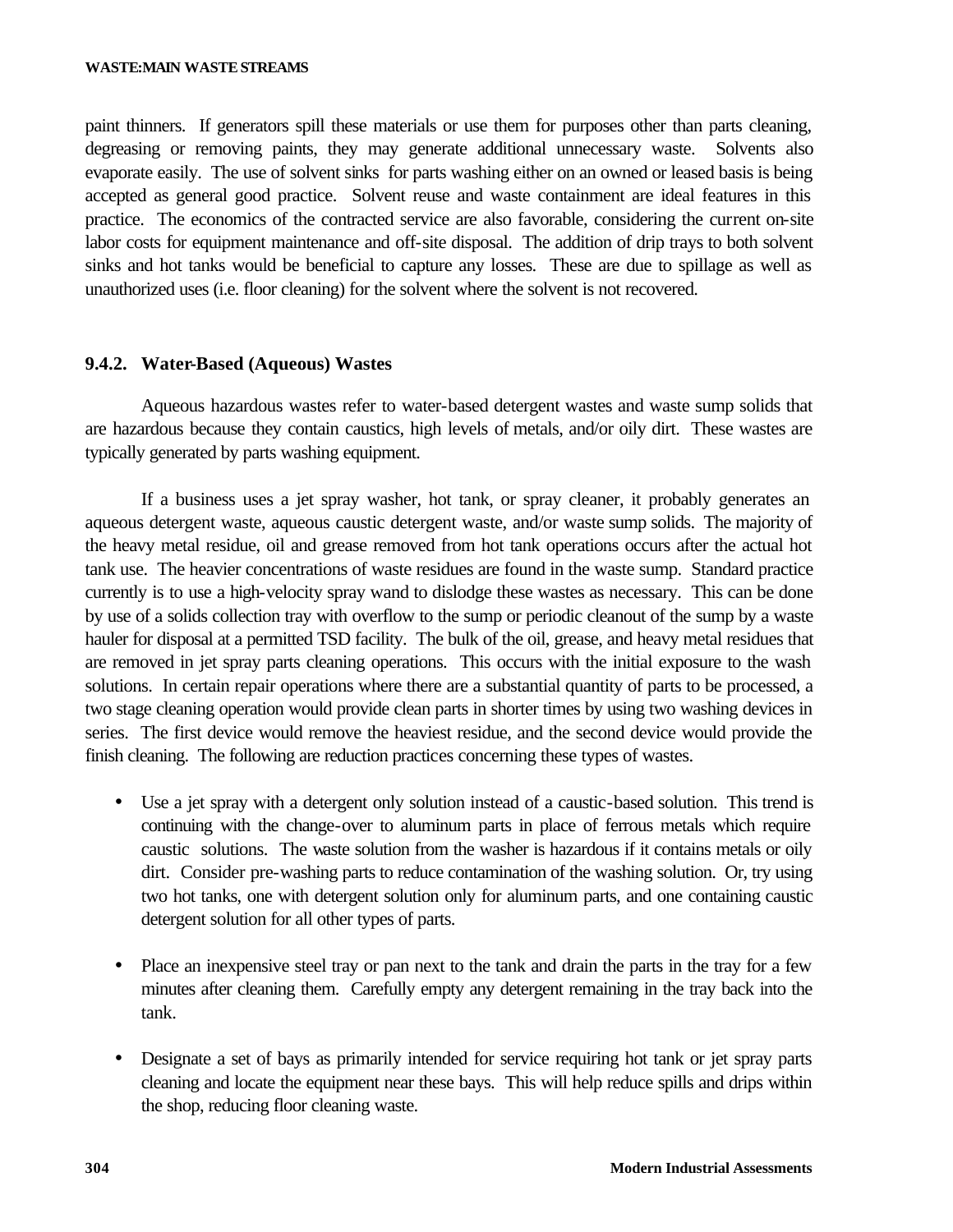- To extend the life of the cleaning solution and clean parts faster, consider an extra tank which would contain partially spent solution for rinsing most of the dirt and grime off the parts. Or, use a non-heated tank with partially spent solution for pre-rinsing.
- If a hot tank does not have heating elements on the bottom of the tank, the solids can easily be removed from the solution to extend the life of the cleaning solution. If the cleaning solution has become weak, the solution can be tested and more detergent or caustic material added as needed. Some equipment leasing services will provide this maintenance service for the tanks the business owns.
- Screening the solids before they reach the sump will reduce future sump cleaning costs.
- A leased system can be easier to use since new detergent compounds, tank maintenance, and waste management are included in the price of the service. A disadvantage to leasing is that it can be costly.
- Purchasing equipment is another option for parts cleaning. However, a business must make certain that its waste storage, transportation, and disposal techniques are safe and legal. Some equipment leasing services will provide raw material supply and waste removal services for tanks that the business owns.
- If a business owns parts cleaning equipment and transports the waste off-site for recycling, treatment, or disposal, the generator must have a registered hazardous waste hauler remove the aqueous caustic detergent waste.
- If the plant is large and owns a hot tank or jet spray washer equipment, an on-site aqueous waste treatment system may be cheaper than off-site disposal.

## **9.4.3. Paint Wastes**

One of the most direct means of reducing paint waste is to use low-toxicity paints, i.e. waterbased or non-metal products. Using water based paints helps to reduce the use of organic solvents, which become hazardous wastes and also a source of air pollution. Another approach the waste reduction is to use mechanical paint stripping. Substituting with bead blasting or cryogenic coating processes can help avoid caustics and solvents.

Various approaches to improve paint application:

- Segregating paint and solvent waste from other trash
- Purchasing paints only in quantities needed (to avoid discard)
- Reducing overspray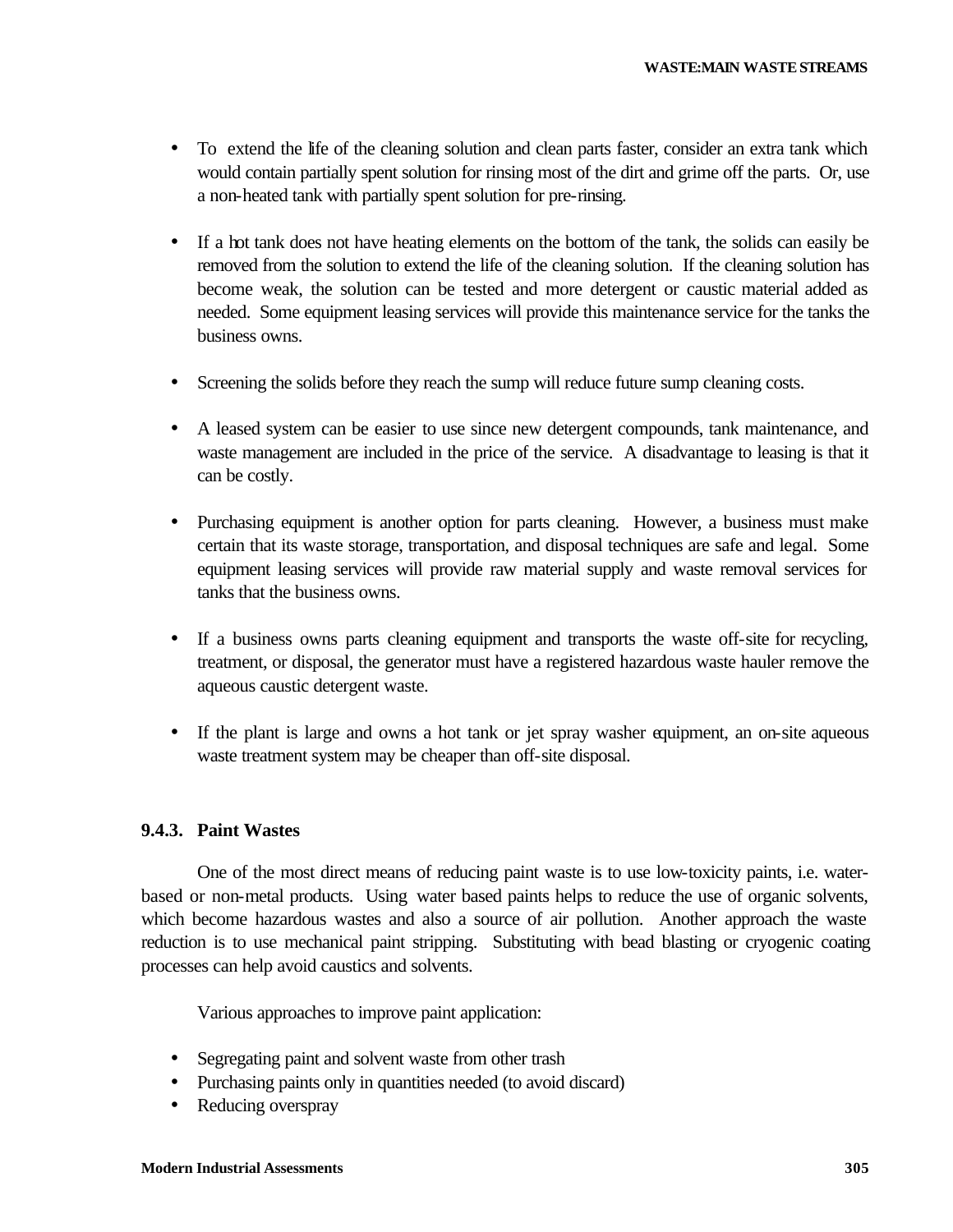- Controlling paint quality to avoid defective batches requiring stripping and repainting
- Scheduling and sequencing paint operation more efficiently to reduce clean-up frequency

## **9.4.4. Used Oils**

There are several oil loss reduction practices and used oil recycling technologies that may be useful for minimizing the disposal of waste oil. Oil wastes are generated primarily by the following industrial applications.

- Oil and grease removal in vehicle maintenance
- Waste oil from plant equipment maintenance
- Cleanup operations in industries

The amount of oil generated in a particular process can be decreased or sometimes eliminated by modifying or completely changing a given process. Water-based coolants and fluids often perform equally or better than similar oil-based fluids. Waste oil concentrated at the source of generation helps to segregate types of oils and oily water and reduces the risk of contamination with other hazardous materials.

Simple treatment, such as gravity settling, promotes the separation of oil/water wastes to substantially reduce the volume of waste oil. Avoid using more of the oil product than is necessary and adopt practices for using and re-using materials as much as possible.

As in many cases, adopting better housekeeping practices, which require very little cost, can have a large effect on the amount of waste oil produced. Some of these practices include:

- Avoiding contamination of used oils with other liquids, both hazardous and nonhazardous. A cleaner waste oil has more value in the marketplace.
- Preventing spills Using properly designed storage tanks and documenting the dollar value of any spillage which does occur can lessen the probability of a spill.
- Look for creative uses; a waste oil generated in one process can sometimes be used in another.
- Installing collection/drip pans Placing pans under machinery and lubrication operation will allow for the recovery of oils instead of their disposal with absorbents or rags.
- Examine types of oil wastes periodically; new products enter the market constantly which can offer savings as well as performance.
- Laundering oil-soaked rags During laundering, oil can become biodegradable.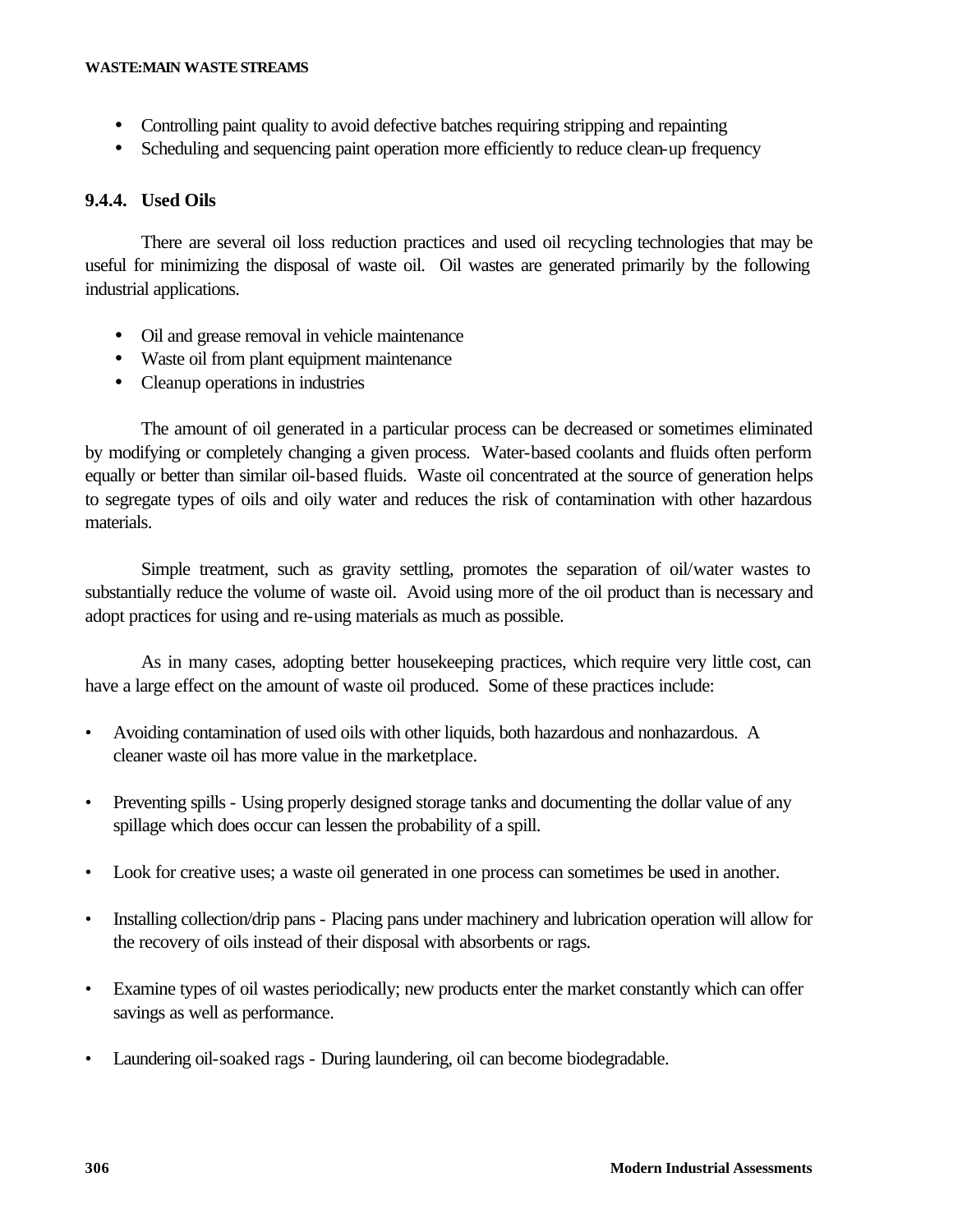• Using rags and adsorbents to their limit - Adsorbent and rags are often thrown out before their useful life is over. Using them to capacity reduces the volume of contaminated adsorbents.

## *9.5. SOURCE REDUCTION AND RECYCLING*

The following picture shows graphically the hierarchy of waste minimization. The way the problem is attacked is in a sequence from left to right as seen in the picture.



**Figure 9.1: Hierarchy of Waste Minimization**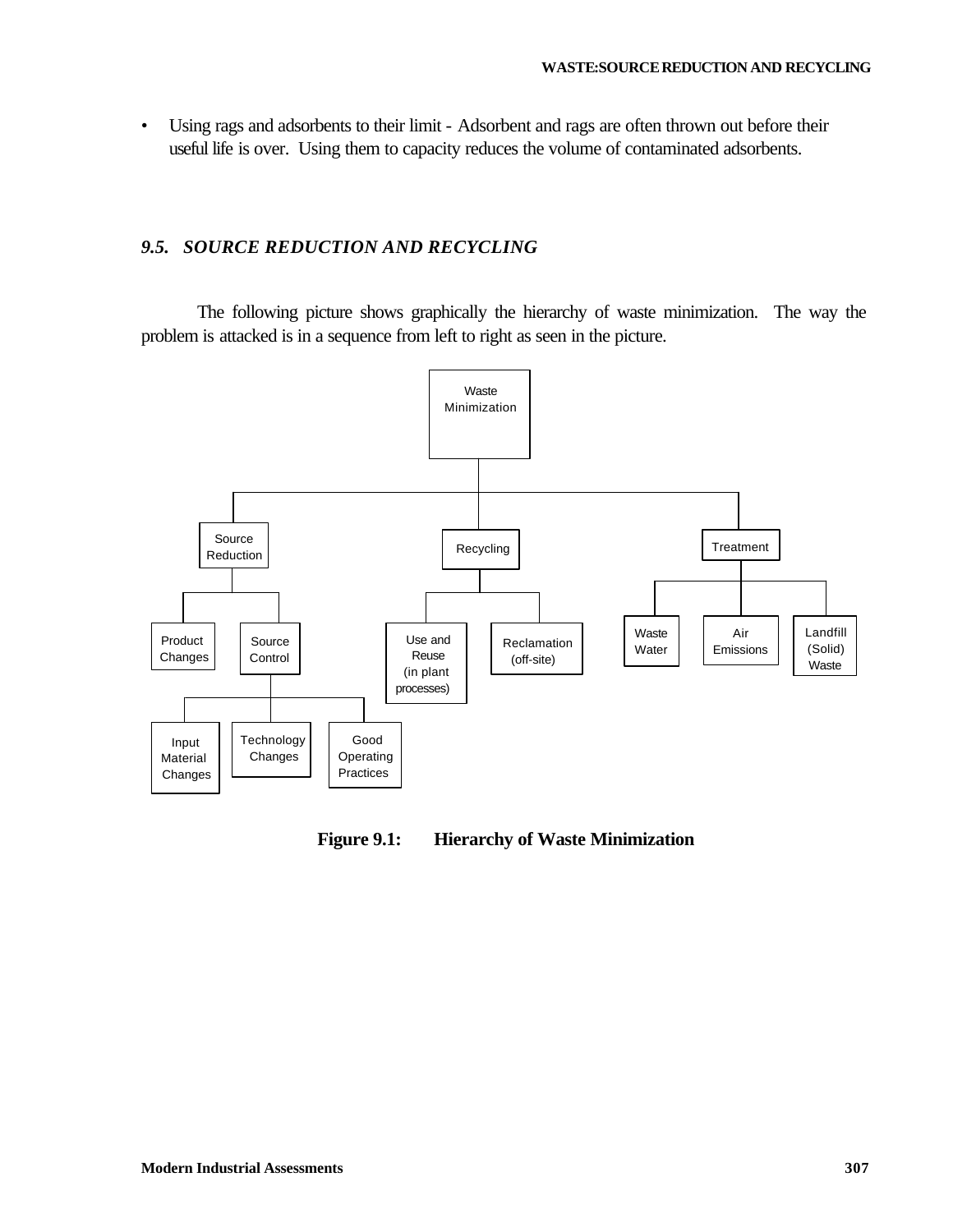

Figure 9.2 shows how pollution prevention efforts relate to the actual volume of waste. It is much more difficult to handle the situation when the waste accumulates or nobody pays attention to the problem for a long time. Timely active response is essential.

### **9.5.1. Strategies in Waste Reduction**

Different strategies bring different results. The following diagrams emphasize the sequence which is the easiest to take in the waste minimization efforts. The simplest step is also the cheapest to implement and gives the fastest return on investment.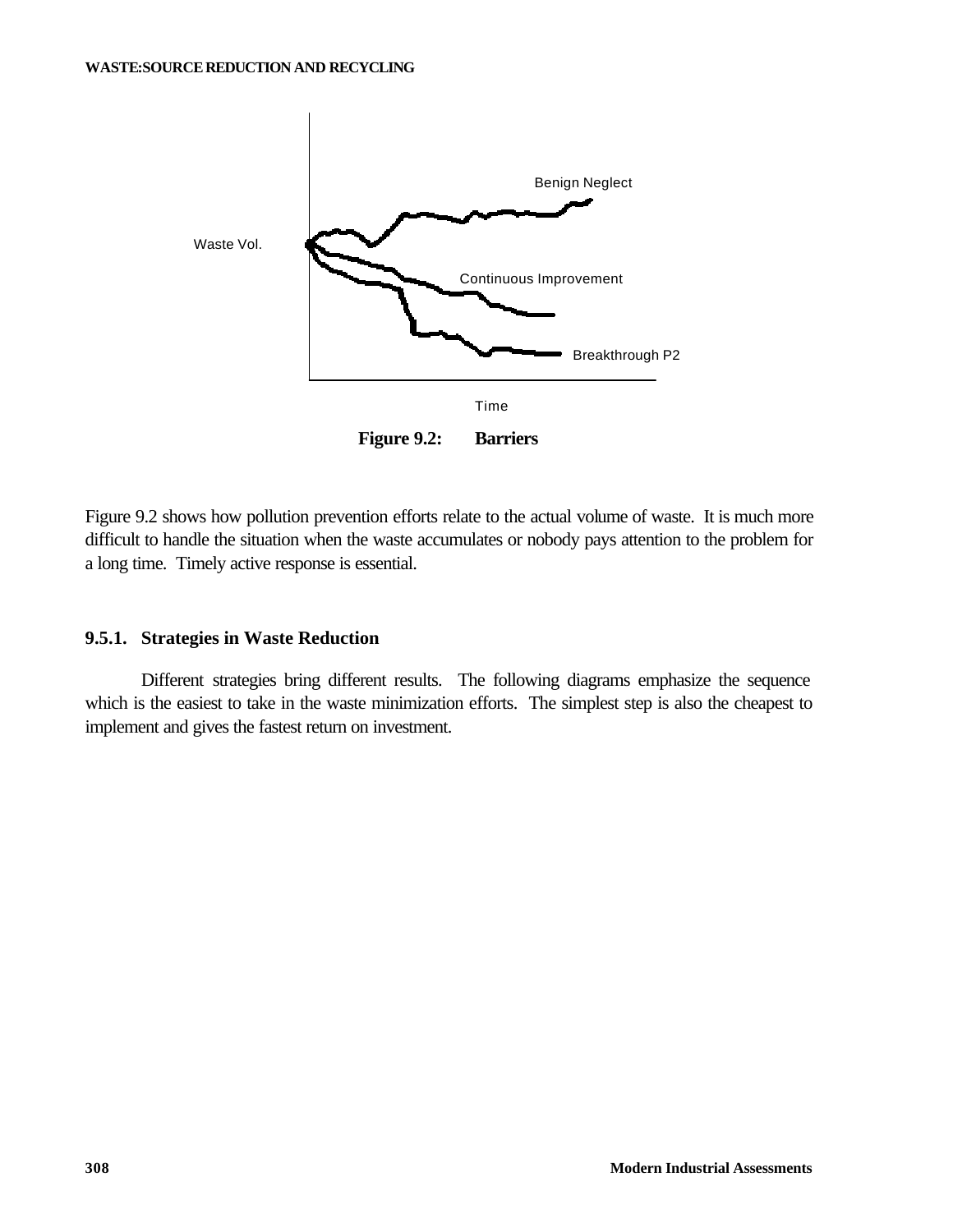

**Figure 9.3: Waste Reduction - Operation Phase**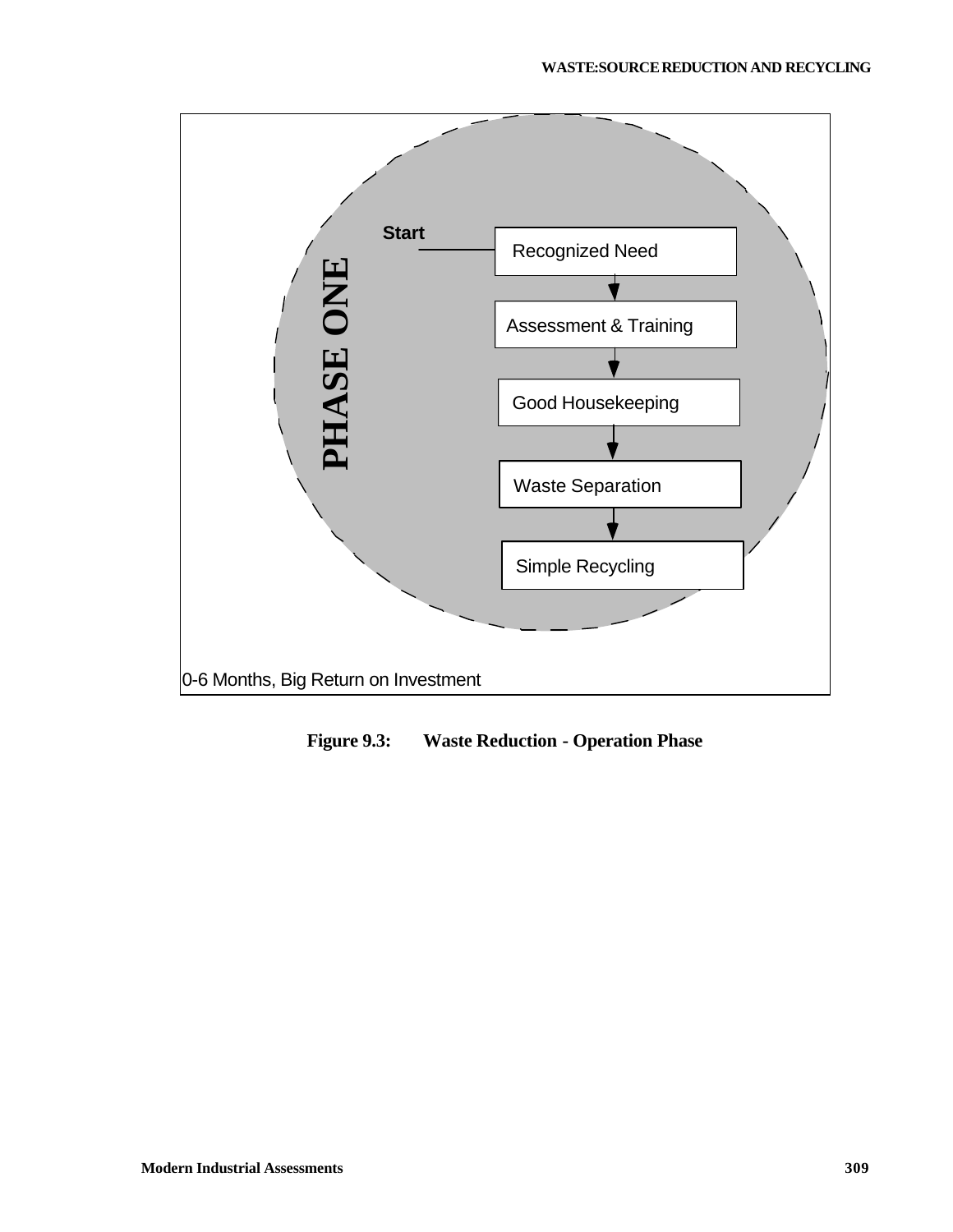

**Figure 9.4: Waste Reduction - Equipment Phase**

There is a parallel between Total Quality Management and Pollution Prevention. Most of the time, companies conscientious about quality are also taking care of their waste and it can be expressed even in a similar philosophy of both programs.

| <b>TQM</b>                   | P2                              |  |
|------------------------------|---------------------------------|--|
| <b>Customer Satisfaction</b> | <b>Stakeholder Satisfaction</b> |  |
| Continuous Improvement       | <b>Continuous Reduction</b>     |  |
| Management by Measurement    | <b>Monitor Waste</b>            |  |
| <b>Maximize Productivity</b> | Minimize Waste                  |  |
| <b>Zero Defects</b>          | <b>Zero Emissions</b>           |  |